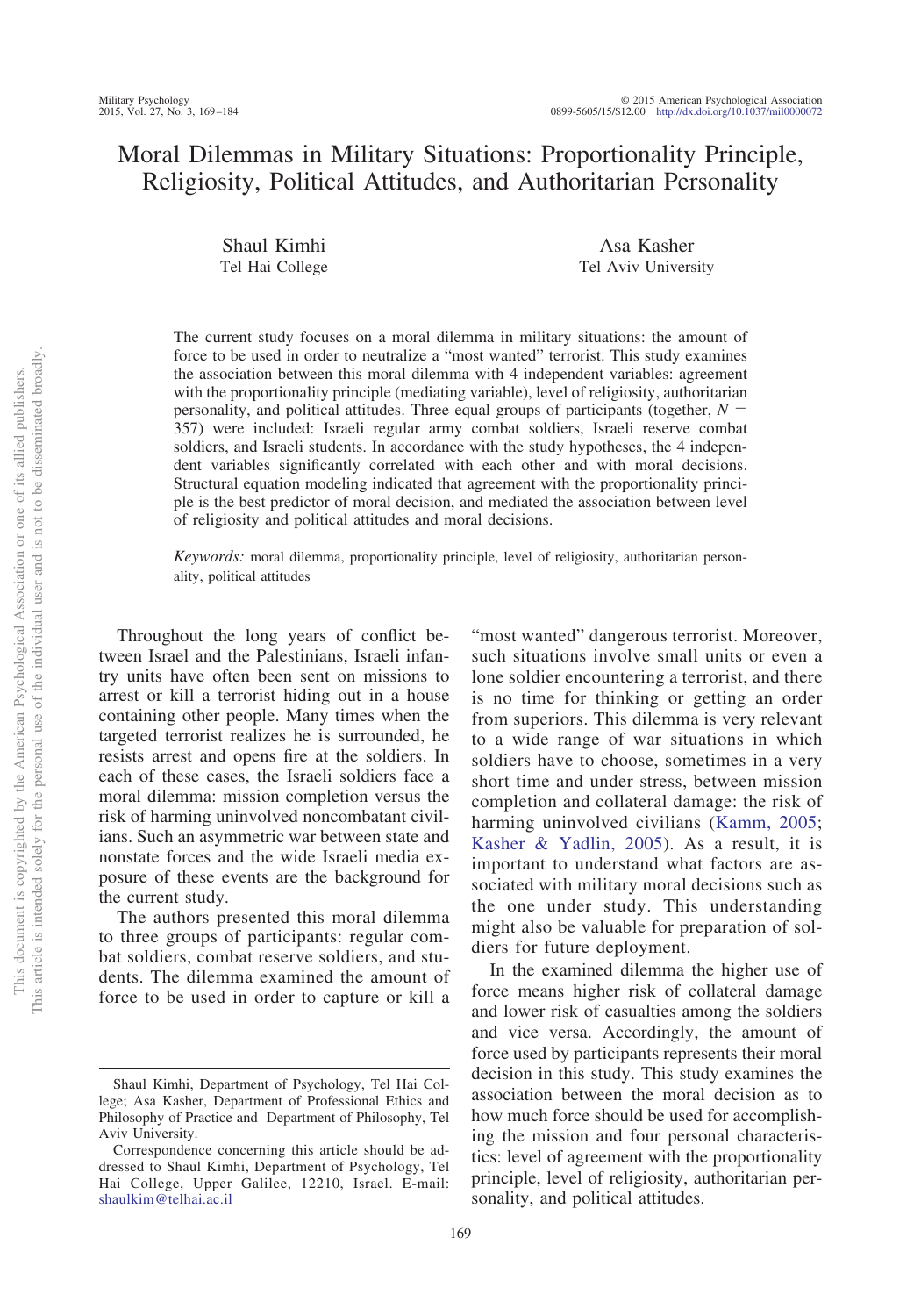#### **Proportionality Principle**

Proportionality is a general principle in "just war theory" (e.g., [Brooks, 2012\)](#page-12-0) manifested in the "international law of armed conflict" (e.g., [Solis, 2010\)](#page-14-0). For the present purposes, the proportionality principle requires that in a military action that involves gaining some military advantage, on the one hand, and causing some collateral damage, on the other hand, the extent to which the action results in military advantage justifies the collateral damage caused be considered in advance. On a basic level of consideration, it is important to find out whether combatants are willing to include the balance of military advantage and collateral damage in their considerations.

On a more sophisticated level, it is important to find out whether, given the inclusion of such balance considerations in their decision-making processes, the balance is properly drawn and considered by military decision makers [\(Hurka,](#page-13-2) [2005;](#page-13-2) [Kasher & Yadlin, 2005\)](#page-13-1). The present study investigates attitudes on the more basic level of the two. By "agreement with the proportionality principle," in the present study, the authors mean an attitude that leads to using balance considerations between the expected military advantage and collateral damage. However, to the best of our knowledge, agreement with the proportional principle in context of a military moral dilemma has not been investigated.

Based on a comprehensive review of the literature, the authors hypothesized that more agreement with the proportionality principle represents more democratic attitudes [\(Brig](#page-12-1)[house & Fleurbaey, 2010\)](#page-12-1) and support for humane behavior in a war situation [\(May,](#page-13-3) [2008\)](#page-13-3). The authors hypothesized that when agreement with proportionality is higher, agreement with the use of force would be lower, when solving the moral dilemma presented in this study. The authors further hypothesized that agreement with proportionality—representing more specific behavioral or action tendencies during a military situation—would mediate the associations between moral decisions and level of religiosity, authoritarian personality, and political attitudes.

# **Moral Dilemmas**

Moral dilemmas arise in situations in which each possible course of action breaches some otherwise binding moral principle. In psychological studies, moral dilemmas refer to situations requiring individuals to make decisions in the context of conflicting moral rules (e.g., [Br](#page-12-2)[oeders, van den Bos, Müller, & Ham, 2011\)](#page-12-2). In actual situations of moral dilemma, as well as in studies examining the issue, people are asked to choose between contradicting moral rules [\(Lammers & Stapel, 2009\)](#page-13-4). Unlike the current study, most moral dilemma studies deal with these dilemmas within a wide range of civil life issues (e.g., [Shapiro & Gross, 2013\)](#page-14-1).

The various studies examining adults resolving moral dilemmas can be classified into four prominent main areas. First, a number of studies have indicated that resolving moral dilemmas is often based on intuitive thinking [\(Haidt, 2001;](#page-13-5) [Reynolds & Ceranic, 2009;](#page-13-6) [Valdesolo & De](#page-14-2)[steno, 2006\)](#page-14-2). Thus, decisions resolving moral dilemmas are made quickly and are automatically affected by situational factors such as social or cultural circumstances. Second, some studies have examined various situational factors affecting resolving moral dilemmas such as the effect of stress and other situational factors [\(Aquino, Freeman, Reed, Felps, & Lim, 2009;](#page-12-3) [Starcke, Polzer, Wolf, & Brand, 2011\)](#page-14-3). Third, other studies have focused on cognitive processes in order to explain how a person makes decisions in situations that require him/her to choose between sacrificing a few in order to rescue many others [\(Greene & Haidt, 2002;](#page-13-7) [Seiler, Fischer, & Ooi, 2010;](#page-14-4) [Shenhav &](#page-14-5) [Greene, 2010\)](#page-14-5). Finally, still other studies have examined the association between the emotional dimension, personality characteristics, and moral decisions [\(Detert, Treviño, &](#page-12-4) [Sweitzer, 2008;](#page-12-4) [Mazar, Amir, & Ariely, 2008;](#page-13-8) [Walker & Frimer, 2007\)](#page-14-6). Overall, and based on a comprehensive review of the literature, it is possible to conclude that various individual, as well as environmental, factors are associated with how people resolve moral dilemmas.

# **Moral Dilemmas and the War on Terrorism**

The war against terror involves a fight between army forces and terror organizations hid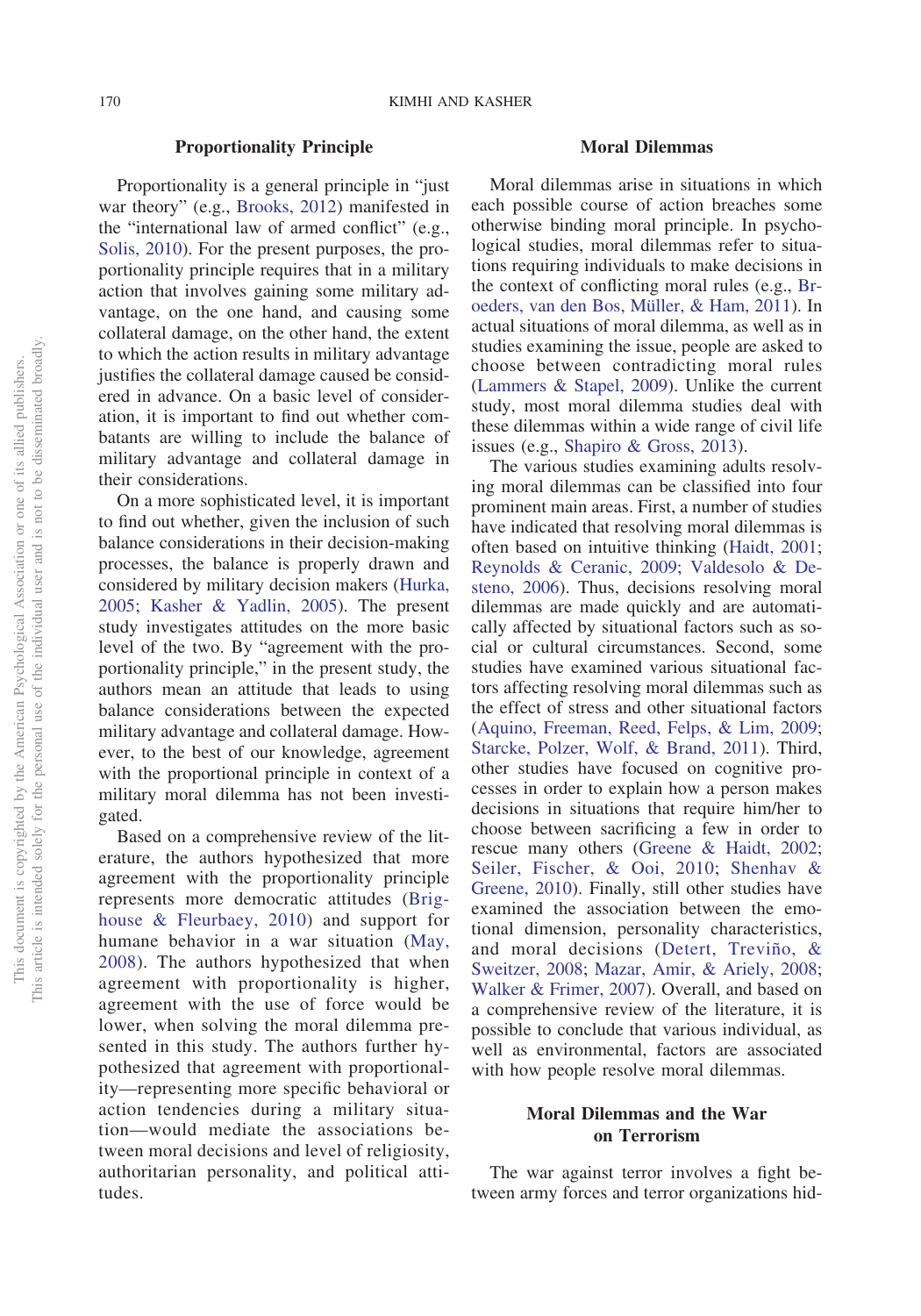ing within the civilian population. One of the differences between the two stems from the fact that army forces operate under laws and agreements signed by the states under the principle of "just war," whereas terrorist organizations are not committed to these roles and, among other techniques, they often use civilians as human shields [\(Schoenekase, 2004\)](#page-14-7). The integration of terrorists among innocent civilians increases the risk of collateral damage, which most armies try to minimize in the war against terrorism (e.g., [Kamm, 2005;](#page-13-0) [Kasher & Yadlin, 2005\)](#page-13-1). At the same time, more caution regarding civilians might put the soldiers and their tasks at higher risk.

In the current study, participants had to choose between two conflicting values: (a) accomplishing the mission by using heavy fire (e.g., antitank missiles), which means less risk for the soldiers and higher risks of collateral damage—this is the way the mission is accomplished in accordance with a very important Israel Defense Forces (IDF) ethical value, *perseverance*, which demands mission accomplishment; and (b) using a highly restricted amount of fire, or even no fire at all, in order to avoid collateral damage (e.g., warning before using force, trying to negotiate, retreating), which also means higher risk for the soldiers. Such a strategy of action matches another IDF value, *purity of arms*. Both values are part of the IDF ethical code [\(Israel Defense Forces, 2012\)](#page-13-9). Based on the literature review and an earlier study [\(Kimhi, 2014\)](#page-13-10), the authors hypothesized that the following four personal characteristics would predict the amount of force to be used in the situation presented to participants in this study: level of agreement with the proportionality principle, level of religiosity, authoritarian personality, and political attitudes.

In a former study, [Kimhi \(2014\)](#page-13-10) examined two groups of combat soldiers (regular vs. reserve) resolving the same moral dilemma. In the current study, the authors added a student group as a third group. This group of students served as a control group, in order to learn more about how different people solve moral dilemmas in military situations related to the war against terror. The authors hypothesized that students would be less experienced with a real situation like the presented dilemma, as the majority of them did not serve in infantry combat units. Additionally, the authors wanted to ascertain

whether there would be gender differences in the student group regarding this moral dilemma.

The concept of moral decisions in the present study refers to how an individual resolves the moral dilemma he or she is facing: the amount of firepower to use in order to kill or capture a terrorist versus the risk of harming civilians. The moral dilemma examined in the current study differs from those in many moral dilemma studies reported in the literature [\(Bartels, 2008;](#page-12-5) [Beauchamp, 2001;](#page-12-6) [Lammers & Stapel, 2009\)](#page-13-4). First, the situation in the current study is characterized by a high level of uncertainty and participants do not know what the results of their decisions are. In other words, there is no option for an immediate outcome-based moral decision [\(Bartels, 2008;](#page-12-5) [Beauchamp, 2001\)](#page-12-6). Second, the situation presented to participants (two groups of soldiers) was realistic for them and described a situation that is part of their training and that many soldiers have already experienced. Third, the decisions to be made were not between two choices (e.g., [Shenhav &](#page-14-5) [Greene, 2010\)](#page-14-5) but rather determined the amount of force to be used while facing the risk of collateral damage. However, like other moral dilemmas, there was no clear, sharp, and practical distinction known to everyone in advance between right and wrong decisions, and each participant had to make a practical moral decision in the given context of conflicting moral values or norms.

## **Personal Characteristics**

The current study examined three personal characteristics: level of religiosity, political attitudes, and authoritarian personality. Existing studies [\(Canetti-Nisim, Halperin, Sharvit, &](#page-12-7) [Hobfoll, 2009;](#page-12-7) [Feldman, 2003;](#page-13-11) [Sullivan &](#page-14-8) [Transue, 1999\)](#page-14-8) indicated that these three personal characteristics represent a general tendency toward conservatism and adherence to conventional norms and values. Moreover, earlier studies (e.g., [Jost, Glaser, Kruglanski, &](#page-13-12) [Sulloway, 2003\)](#page-13-12) have indicated that higher religiosity is correlated with a more authoritarian personality and more right-wing political attitudes. The authors hypothesized that these characteristics would significantly correlate with the proportionality principle as well as predicting moral decisions: when there is less agreement with the proportionality principle, the person is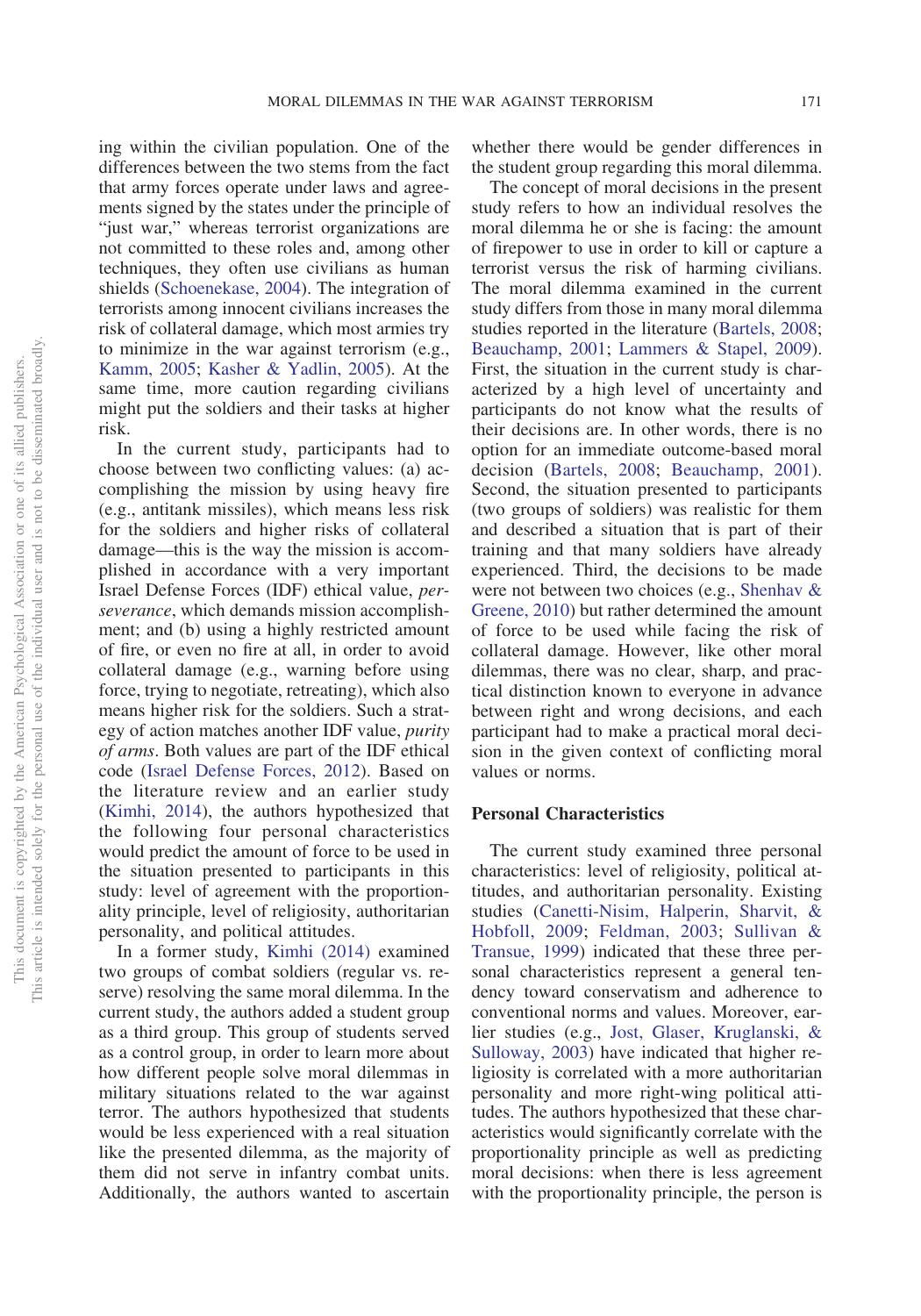likely more authoritarian, has greater religiosity and right-wing political attitudes, and will agree with more use of force.

**Religiosity.** Level of religiosity represents not only the extent to which a person believes in a supernatural entity of ultimate reality but also his or her lifestyle (e.g., the extent of observance, prayer) and overall religious life [\(James,](#page-13-13) [1902/1958\)](#page-13-13). Psychologists of religion point to inherent conflicts between strong religious convictions and democratic attitudes [\(Schwartz &](#page-14-9) [Huismans, 1995\)](#page-14-9). For example, surveys carried out in Belgium [\(Duriez, Luyten, Snauwaert, &](#page-12-8) [Hutsebaut, 2002\)](#page-12-8) found that religious orthodoxy predicted nondemocratic and intolerant attitudes. Other studies revealed that atheists are more tolerant of political dissent than believers [\(Sullivan & Transue, 1999\)](#page-14-8). However, some studies have questioned the negative association between religiosity and democratic values (e.g., [Canetti-Nisim, 2004\)](#page-12-9). In addition, studies have indicated that there is association between political attitudes and level of religiosity in Israel: higher level of religiosity is associated with more right-wing political attitudes [\(Wald &](#page-14-10) [Martinez, 2001\)](#page-14-10).

**Political attitudes.** Political attitudes in Israel refer mainly to issues of willingness to cede or give up territories in order to reach a longterm agreement with the Palestinians. More specifically, the issue involves the future of the territories in the West Bank, occupied during the 1967 war. Conservative/right-wing attitudes correspond to less willingness to cede territories in the West Bank. In addition, studies have indicated that, similar to other countries, in Israel, right-wing political attitudes are associated with more conservatism (e.g., [Canetti-Nisim &](#page-12-10) [Pedahzur, 2003\)](#page-12-10).

A few studies have examined the associations between moral decisions and political attitudes [\(Chong & Marshall, 1999;](#page-12-11) [Emler & Stace,](#page-12-12) [1999;](#page-12-12) [Kimhi, 2014\)](#page-13-10). These studies have indicated an association between moral thinking and political orientation: More right-wing political attitudes (e.g., more conservatism, greater tendency toward nationalism and to annex the West Bank territories to Israel) correlated with a tendency toward less support for human rights. Earlier studies in Israel indicated the importance of political attitudes regarding the Israeli-Palestinian conflict, and the associations between political attitudes and a large range of topics, including those connected to military service [\(Canetti-Nisim et al., 2009;](#page-12-7) [Halperin,](#page-13-14) [Canetti, Hobfoll, & Johnson, 2009;](#page-13-14) [Kimhi &](#page-13-15) [Sagy, 2008\)](#page-13-15).

**Authoritarian personality.** [Adorno, Fren](#page-12-13)[kel-Brunswik, Levinson, and Sanford \(1950\)](#page-12-13) developed the F-scale to measure an authoritarian personality. The construct of authoritarianism has extensively been studied (e.g., [Alte](#page-12-14)[meyer, 1996;](#page-12-14) [McFarland, 2000\)](#page-13-16). This construct has been both criticized (e.g., [Martin, 2001\)](#page-13-17) and supported [\(Altemeyer, 1988,](#page-12-15) [1996\)](#page-12-14). Studies have indicated that authoritarianism is associated with various patterns of behavior and attitudes: adherence to conventional norms and values, uncritical submission to authorities, and aggressive feelings toward people violating the norms [\(Altemeyer, 1998\)](#page-12-16); more hostility toward out-groups and opposition to democratization processes in ex-communist countries [\(Ekeham](#page-12-17)[mar, Akrami, Gylje, & Zakrisson, 2004\)](#page-12-17); a higher level of prejudice [\(Akrami & Ekeham](#page-12-18)[mar, 2006\)](#page-12-18); negative attitudes toward various ethnic groups (e.g., [Akrami, Ekehammar, &](#page-12-19) [Araya, 2000\)](#page-12-19); negative attitudes toward democratic values [\(Feldman, 2003\)](#page-13-11); and preference for conservative right-wing political attitudes (e.g., [Jost et al., 2003\)](#page-13-12). Overall, and based on the existing literature, an authoritarian personality is an accepted measure for a conservative worldview, conformity, and a lower level of support for democratic values (e.g., [McCann,](#page-13-18) [2008\)](#page-13-18).

#### **Hypotheses**

The authors have formulated the following research hypotheses:

- 1. Religiosity, authoritarian personality, political attitudes and agreement with the proportionality principle will positively correlate significantly with each other.
- 2. Religiosity, authoritarian personality, political attitudes, and agreement with the proportionality principle will significantly predict moral decisions.
- 3. Agreement with the proportionality principle will mediate the associations between the three independent variables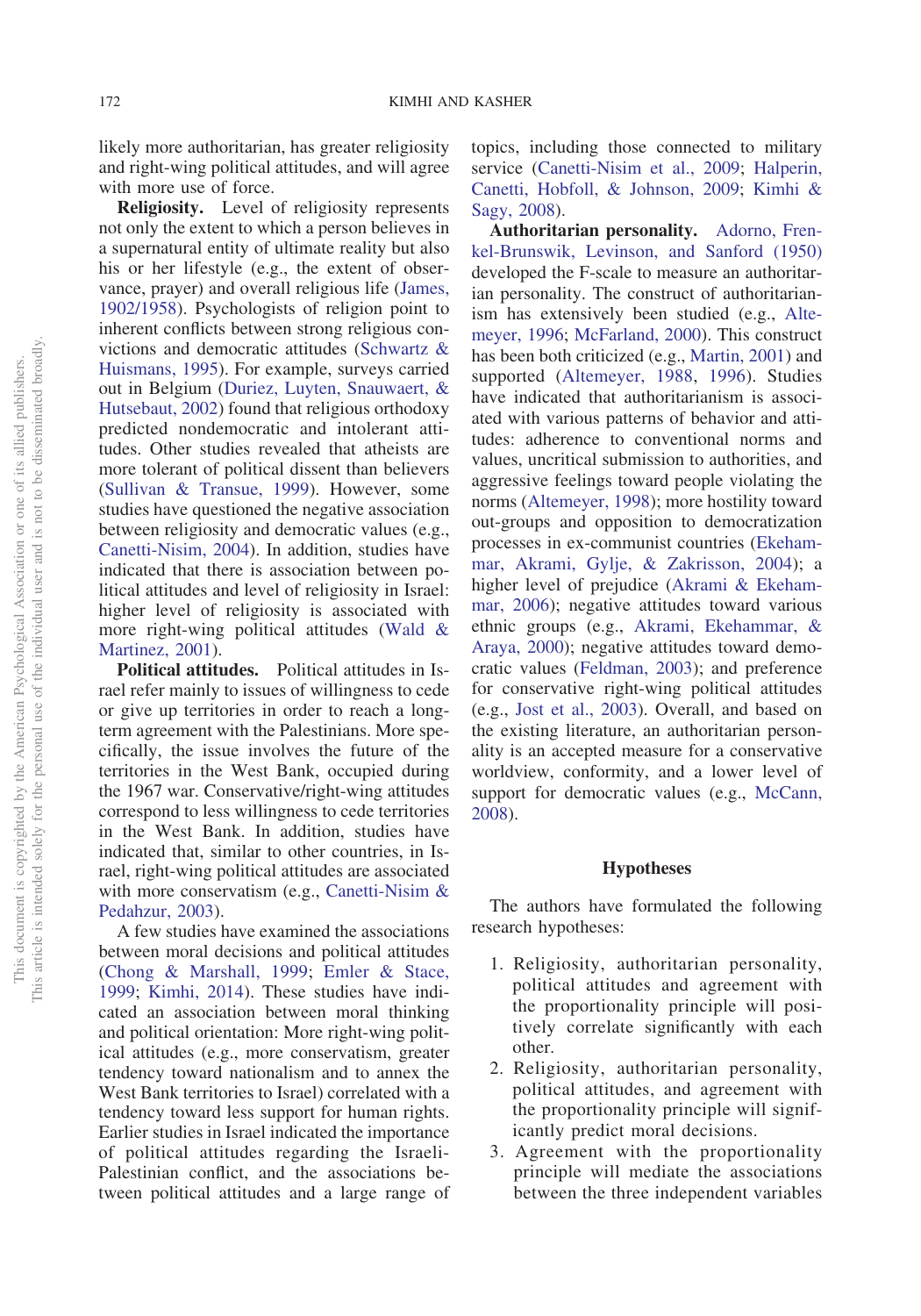(religiosity, authoritarian personality, and political attitudes) and the dependent variable (moral decision).

Because of the fact that, to the best of our knowledge, the following two issues have not been studied before, the authors have posed them as open research questions: possible differences in solving the moral dilemma (a) between the three groups of participants, (b) among males and females from the student group.

## **Method**

#### **Participants**

In the current study, participants came from three groups of young Israelis: the two groups of soldiers, including only men (women do not serve in combat infantry units in the IDF), and one student group, including both genders. The groups consisted of (a) 122 regular soldiers serving in infantry combat units (23% serve in commando units); (b) 120 active reserve **s**oldiers (28% have served in commando units); and (c) 112 students (60% female and 40% male). Almost all soldiers from the two soldier groups have experienced search and arrest operations during their service. Due to the conscription law in Israel, it is not surprising that most of them (87%) served in the army; only 8% served in National Service, and 4.5% did not serve. All the students reported Jewish nationality (demographic details in [Table 1\)](#page-4-0). Data for 10 respondents from the three groups were rejected due to incomplete information (more than six items were missing): four regular soldiers, three reserve soldiers, and three students. Only 17 male students (22% of the males) reported serving in combat units. There was no effect whether the analyses were conducted with or without their data. The majority of the students (90%) were studying social sciences and humanities and were attending Tel Hai College (62%) or major universities in Israel (18%), and the remaining 20% came from other academic colleges in Israel. Tel Hai College offers academic and continuing education programs for approximately 4,500 students. The college offers undergraduate degrees in life sciences, social sciences, computer science, and the humanities, and five master's degree pro-

<span id="page-4-0"></span>Table 1 *Demographic Characteristics of the Three Groups of Participants*

|                                    | Regular soldiers | Reserve soldiers | Students                 |  |
|------------------------------------|------------------|------------------|--------------------------|--|
| Groups                             | $(n = 122)$      | $(n = 120)$      | $(n = 112; 60\%$ female) |  |
| Age                                |                  |                  |                          |  |
| $\boldsymbol{M}$                   | 21.16            | 25.66            | 25.40                    |  |
| SD                                 | 2.66             | 6.98             | 3.30                     |  |
| Range                              | $18 - 24$        | $21 - 43$        | $21 - 46$                |  |
| Family status $(\%)$               |                  |                  |                          |  |
| Single                             | 92               | 74               | 70                       |  |
| Partner                            | 4                | 11               | 20                       |  |
| Married                            | $\overline{2}$   | 15               | 10                       |  |
| Country of birth $(\% )$           |                  |                  |                          |  |
| Israel                             | 94               | 95               | 95                       |  |
| Other                              | 6                | 5                | 5                        |  |
| Religiosity $(\%)$                 |                  |                  |                          |  |
| Secular                            | 46               | 80               | 79                       |  |
| Traditional                        | 26               | 10               | 8                        |  |
| Religious                          | 24               | 9                | 13                       |  |
| Orthodox                           | 4                | 1                | 9                        |  |
| Family economic situation $(1-5)$  |                  |                  |                          |  |
| $\boldsymbol{M}$                   | 3.26             | 3.39             | 3.50                     |  |
| SD <sub></sub>                     | 1.24             | 1.30             | 1.24                     |  |
| Rank during regular service $(\%)$ |                  |                  |                          |  |
| Officers                           | 7.5              | 8                | 6.10                     |  |
| Non-commissioned officer           | 92.5             | 92               | 93.9                     |  |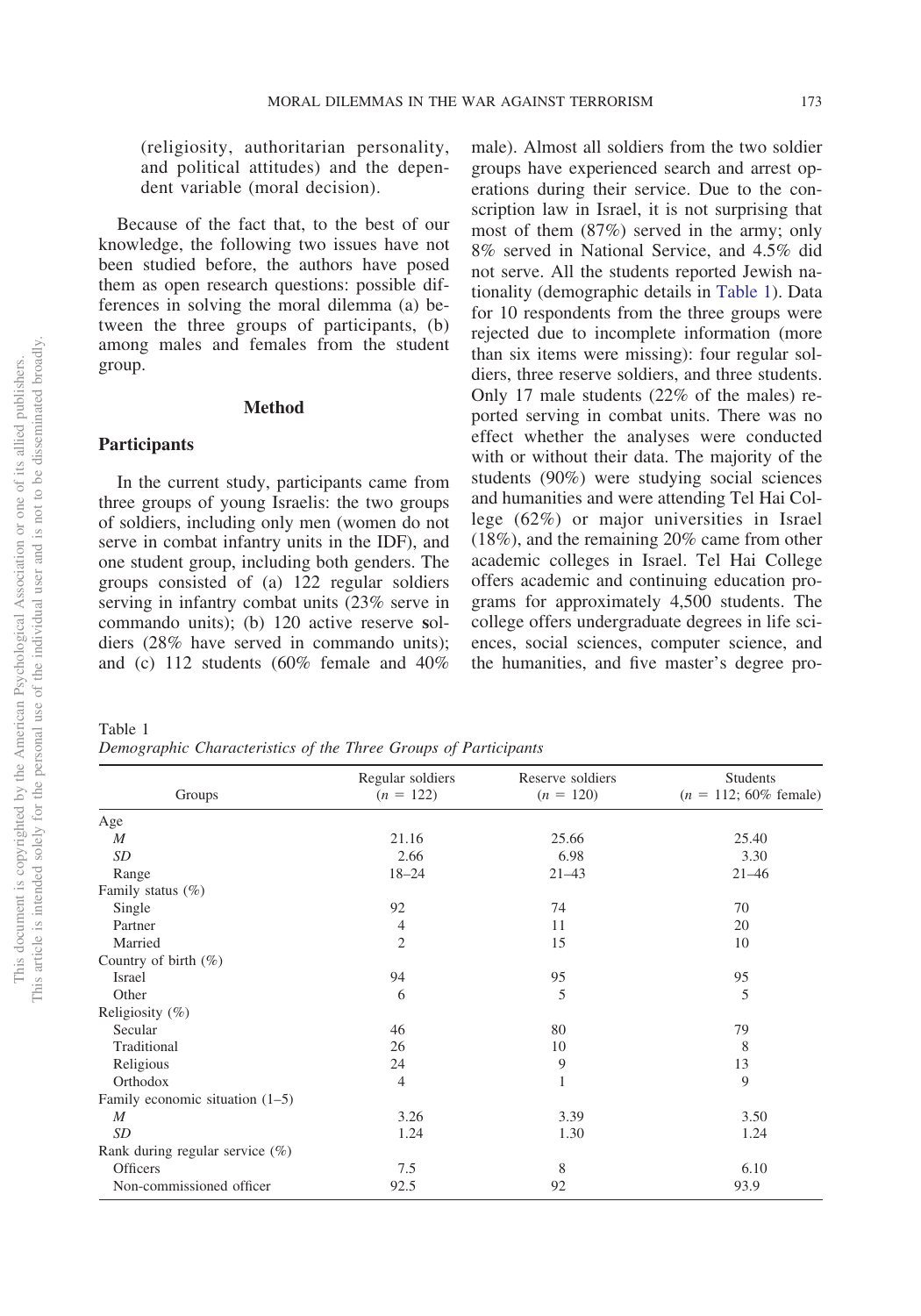grams (see details in [http://website.telhai.ac.il/](http://website.telhai.ac.il/en/) [en/\)](http://website.telhai.ac.il/en/).

## **Sampling and Process**

Participants were selected using nonprobabilistic combination of known contacts and the snowball sampling technique [\(Handcock &](#page-13-19) [Gile, 2011\)](#page-13-19). All participants signed informed consent, and anonymity was guaranteed. The questionnaire was approved by the appropriate department's ethics committee. Participants were recruited as follows. For the student group, the questionnaire was posted on the Internet for 3 weeks using [Qualtrics \(2013\)](#page-13-20) software. Research assistants published the questionnaire on the student web-net at Tel Hai College, asking students to fill out the questionnaire and providing instructions regarding how to complete it. Anyone who was a current student was eligible. The two soldiers groups were recruited by students. Every student taking two courses in psychology at Tel Hai College was asked to give questionnaires to two soldiers whom they felt they could approach (one questionnaire to a regular soldier and one to a reserve soldier serving in combat infantry units). This assignment was one of their academic tasks (the students who distributed the study questionnaires were instructed not to fill out questionnaires themselves). The students administered the questionnaires during the soldiers' weekend breaks in their homes. The students waited until each participant had completed filling out the questionnaire (which took about 10 to 15 min). On the front page of the questionnaire, the authors explained that the research was examining decision making under combat conditions. In order to ensure that students gave the questionnaire to soldiers who met the requirements, each student was instructed to submit a list of each of the soldiers who received questionnaires, including unit name, rank, and position, and was asked to return this list to the researcher with the filled out questionnaires.

Participants from all three groups filled out the same demographic characteristics (excluding gender, which was relevant only to the student group): age, family status, country of birth, religiosity, family economic situation, and rank during service (see [Table 1](#page-4-0) for demographic characteristics of all three groups of participants). Religiosity was measured in the current study by a single item: "How would you define yourself?" (on a scale from 1 to 4:  $1 =$  $secular, 2 = traditional, 3 = religious, 4 =$ *orthodox*). Economic situation was measured by a single item: "What is the income of your family, compared with the average family income in Israel" (on a scale from 1 to 5). Other demographic variables included age, gender (only for the student group), type of army service, and unit service in regular and reserve duty.

## **Instruments**

Instruments used for this study were the same for all three groups of participants.

**Proportionality principle.** This tool was developed specifically for the current study, as the authors did not find a similar tool in the literature. Participants were asked to rate their level of agreement  $(1 = \text{fully object to } 5 = \text{fully})$ *support*) with seven statements. The tool was developed in a few steps: First, the authors collected 10 possible statements regarding the proportionality principle that might be relevant to a moral dilemma in the war against terrorists. Second, the authors gave the 10 statements to four social psychologist content experts and four lawyers, and asked them to assess to what degree each statement was relevant to the proportionality principle regarding the war on terrorism. As a result, the authors made corrections and deleted three items. Third, the authors repeated the last step with an additional two lawyers and two content experts. At the end of this process and after merging similar items, the authors were left with seven items (two of them were in the opposite direction).

Correlations among the seven items indicated that they were positive (after items three and four were reversed), significant ( $p < .01$ ), and medium sized (for scale items and correlations among items, see the [Appendix\)](#page-15-0). The reliability of the scale in the present study was  $\alpha = .76$ and a general mean score was used: the higher the score, the more agreement there is with the proportionality principle. Distribution of the average score revealed a normal distribution  $(M =$  $3.17, SD = .73$ ; the central tendency measures tended slightly toward more agreement with the proportionality principle

**Authoritarian Personality scale.** Following [Canetti-Nisim \(2004\),](#page-12-9) authoritarian personality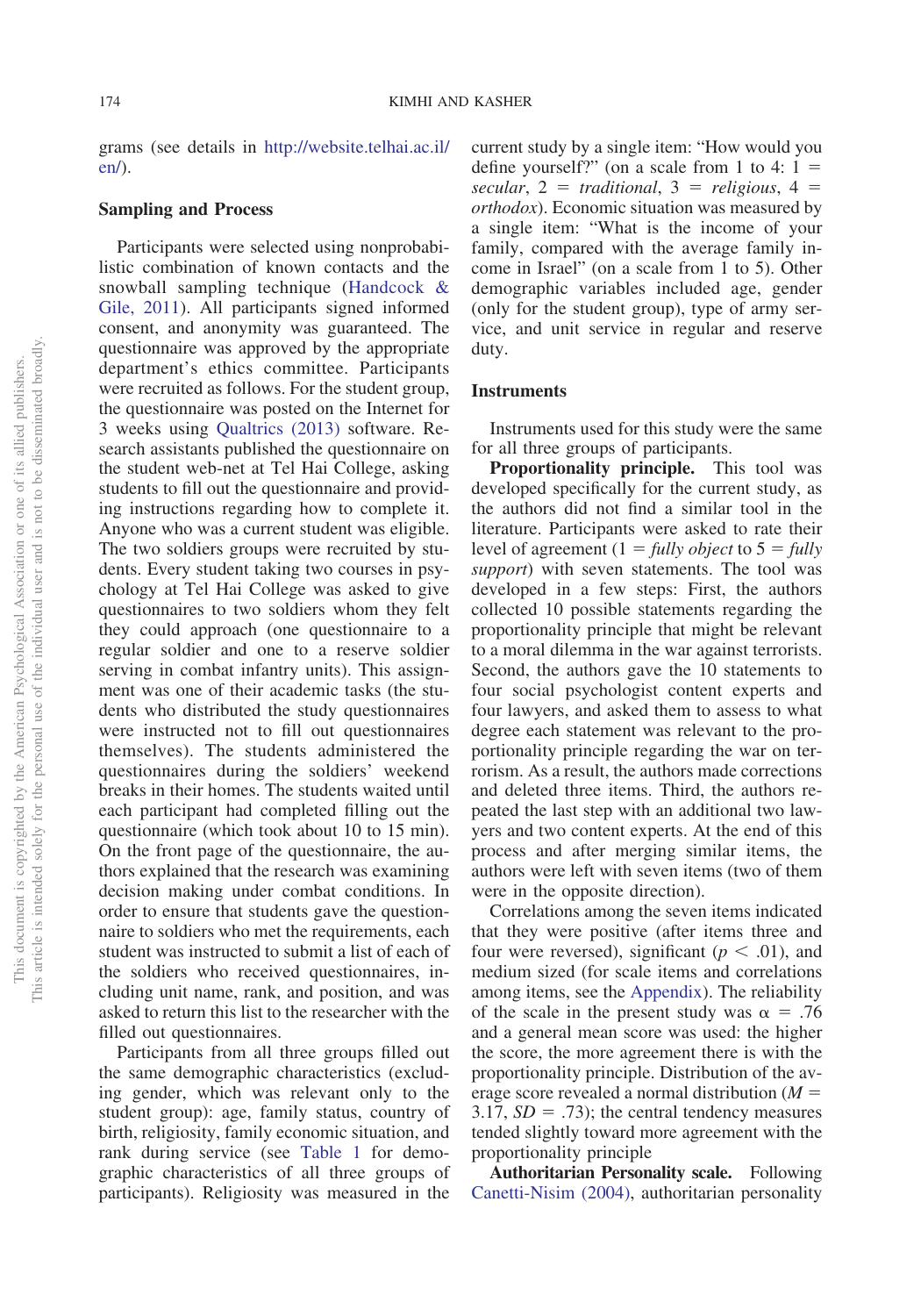was measured by the Hebrew short version of [Altemeyer's \(1988\)](#page-12-15) scale, validated in Israel [\(Rubinstein, 2003\)](#page-13-21). Participants were asked to rate their agreement with each of 21 statements  $(scale: 1 = completely disagree to 6 = com$ *pletely agree*). Six of the items were in the opposite direction. Example items included, "In today's situation in our country extreme measures are needed to put the troublemakers, criminals and perverts in their place" and "It is good that young people today enjoy the freedom to protest against things they do not like and do what they want." The reliability of the scale was  $\alpha = .87$ , and a general mean score was used: the higher the score, the higher the authoritarianism. Distribution of the average difficulty score revealed a normal distribution ( $M = 3.17$ ,  $SD =$ .73).

**Political attitudes.** Based on [Canetti,](#page-12-20) [Halperin, Hobfoll, Shapira, and Hirsch-Hoefler](#page-12-20) [\(2009\),](#page-12-20) participants were asked to rate their general political attitudes  $(1 = extreme\ right)$  to  $5 =$  *extreme left*), and then to rate their level of agreement  $(1 = \text{fully object to } 5 = \text{fully sup-}$ *port*) with nine statements. Example statements included, "In order to achieve a comprehensive peace with the Palestinians we will have to accept a painful compromise including giving up parts of Judea and Samaria" and "A full peace with Syria will require yielding the Golan Heights." The reliability of the scale was  $\alpha$  = .91, and a general mean score was used: the higher the score, the more left-wing the political attitudes are. Distribution of the average political attitude score revealed a normal distribution  $(M = 2.77, SD = .94)$ : 25% defined themselves as left, 26% defined themselves as center, and 49% as having right-wing political attitudes.

**Scenario.** The scenario presenting the moral dilemma used in this study is based on an earlier study [\(Kimhi, 2014\)](#page-13-10). The scenario, to a great degree, resembled a realistic situation characterizing the war against terrorists in Israel. All participants received the same scenario described as follows:

their hands. Under these conditions, the longer the unit stays on site, the higher the risk. Visibility is poor and the situation requires quick decisions as to how to react. The unit knows that reinforcement forces would take a long time before arriving at the targeted house. Assuming that you *personally are the unit commander*, please answer the following questions based only on your personal opinion. Please mark the answer to each question that best reflects your personal opinion.

**Moral decisions.** Moral decisions refer to the actual decisions participants had to make in order to solve the moral dilemma presented to them. The scale used in this study is based on an earlier version [\(Kimhi, 2014\)](#page-13-10). The earlier version of the scale included seven items (four of the items dealt with an attack and three dealt with trying to use highly restricted fire). In the current study, the authors added five new items in order to have six items for attack and six for minimal use of force or even retreat.

After reading the scenario, every participant, assuming that he was the commander of the unit, was asked to choose his reactions (scale:  $1 = \text{certainly not}$ , to  $5 = \text{certainly yes}$  regarding each of 12 possibilities. The tool was developed in a few steps. First, the authors collected a number of possible commands in such a situation, based on case descriptions published in the media. Second, the authors gave the questionnaire to four infantry officers in combat reserve and regular units for comments and corrections. Third, after some corrections, the authors repeated the last step with an additional six infantry sergeants and officers. At the end of this process and after merging similar items, we were left with 12 items. Six of the items dealt with an attack and six dealt with trying to use highly restricted fire in order to save the civilians in the house (these items were in reverse direction). Examples of attack items included, "to fire back efficiently with light weaponry to the house," "to ask attack helicopters for air support," "to use antitank missiles," and "to request the help of a bulldozer (ready nearby) to destroy the house completely with the people inside if the wanted man does not give up." Examples using highly restricted fire items included, "to fire back in order to surround the house and to stop immediately after that because of the risk of harming civilians and to open negotiation in order to extradite the wanted man," "to hold fire regardless of the risk and wait for clarification of the situation," "to

A military unit is sent out for night activity within enemy territory in order to capture a "most wanted terrorist" with "blood on his hands" or to hit or kill the terrorist if he resists being captured. Intelligence sources have reported that the wanted terrorist is hiding in a certain house. Upon arrival, heavy fire is opened from the house and at the same time the reconnaissance team reports that they have identified a few civilians, including women and children, at the windows, waving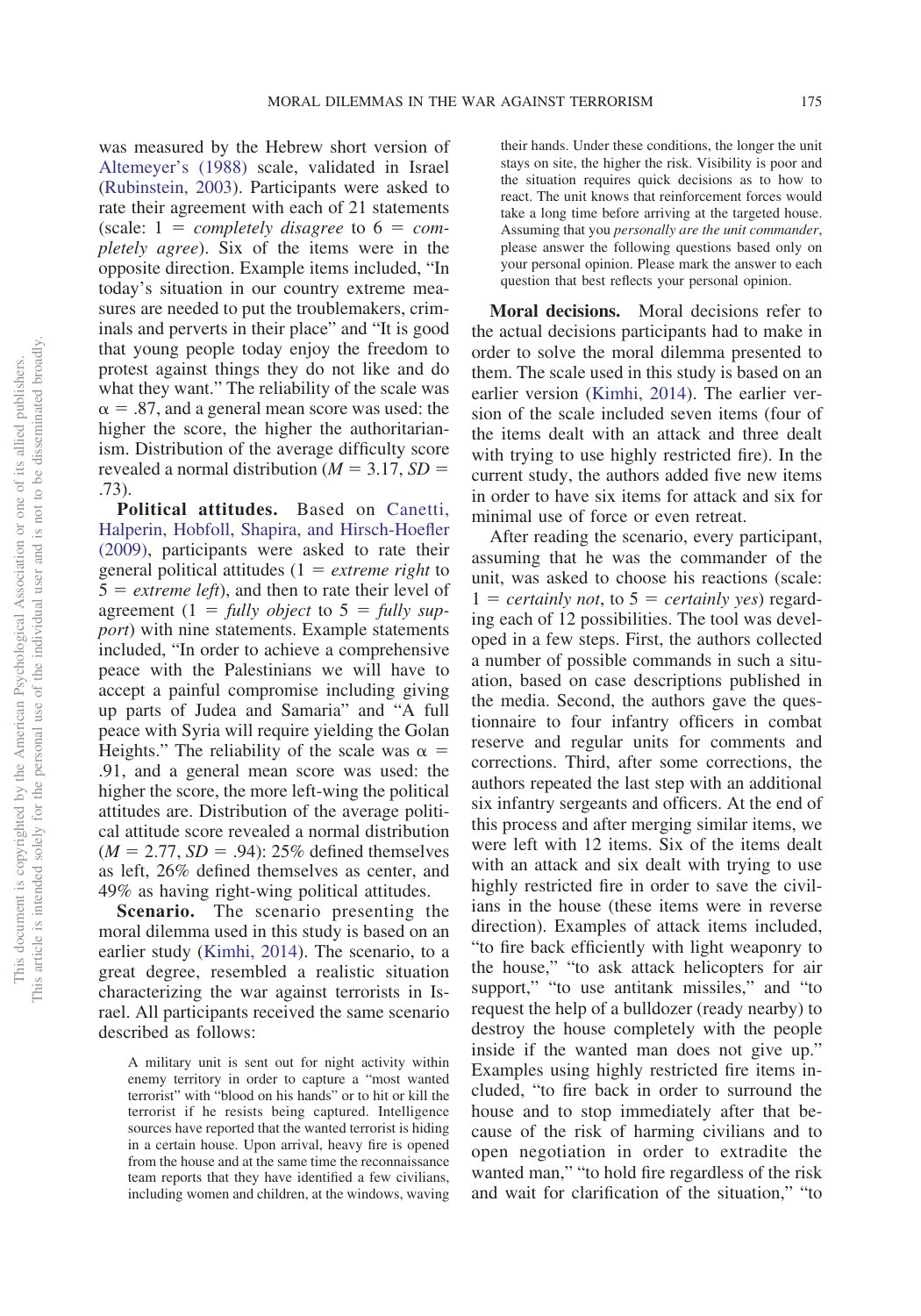try to negotiate with the those in the house," and "to retreat without accomplishing the mission."

With respect to the student group, the authors first gave the questionnaire to five female students in order to examine possible misunderstandings of some items. Based on their feedback comments, the authors added a short explanatory note to three of the items (using antimissile rockets, using attack helicopters, and requesting tank fire assistance) as follows: "this action increases the risk of causing great damage to the house and harming the civilians inside."

Examining reliability of the scale for all 354 participants, one item dealing with retreat was excluded due to low correlation with the rest of the scale. The reliability of the 11-item scale in the present study was  $\alpha = .786$  and a general mean score was used: the higher the score, the more use of fire. Distribution of the average score revealed normal distribution ( $M = 3.07$ ,  $SD = .69$ ; the central tendency measures tended slightly toward more use of fire.

#### **Results**

As a first step, the authors calculated a correlation matrix among the research variables for each of the three groups as well as for the whole sample (see [Table 2\)](#page-7-0). Looking further at [Table](#page-7-0) [2](#page-7-0) indicates the following: (a) The pattern of correlations in all three groups (regular, reserve soldiers, and students) is very similar, suggesting a uniform model of associations among research variables beyond the three groups; (b) There are significant correlations between the three independent variables among themselves: the more religious, the more authoritarian the personality, and the more right-wing political attitudes, and vice versa; (c) Agreement with the proportionality principle correlates significantly with the three independent variables: The more agreement with the proportionality principle, the less religiosity, the less authoritarian personality, and the more left-wing political attitudes; and (d) The three independent and the mediator variables correlate significantly with

<span id="page-7-0"></span>Table 2

*Pearson Correlations Among the Study Variables, Means, and Standard Deviations, and Alpha Reliability*

|                                        |                 |             | Independents    |                 |                 |                 |
|----------------------------------------|-----------------|-------------|-----------------|-----------------|-----------------|-----------------|
| Variables                              | Group           | 1           | $\overline{2}$  | 3               | Mediator 4      | Dependent 5     |
| 1. Religiosity (1 item)                | Regular         |             | $.548***$       | $-.493***$      | $-.281$ **      | $.404***$       |
|                                        | Reserve         |             | $.430***$       | $-.481***$      | $-.413***$      | $.368***$       |
|                                        | Students        |             | $.391***$       | $-.558***$      | $-.422***$      | $.399***$       |
|                                        | All             |             | $.506***$       | $-.553***$      | $-.378***$      | $.403***$       |
| 2. F-scale (21 items)                  | Regular         |             |                 | $-.535***$      | $-.134$         | $.260**$        |
|                                        | Reserve         |             |                 | $-.627***$      | $-.341***$      | .388***         |
|                                        | Students        |             |                 | $-.619***$      | $-.499***$      | $.351***$       |
|                                        | All             |             | $\alpha = .870$ | $-.653***$      | $-.362***$      | $.359***$       |
| 3. Political attitudes (10 items)      | Regular         |             |                 |                 | $.356***$       | $-.299***$      |
|                                        | Reserve         |             |                 |                 | $.424***$       | $-.380***$      |
|                                        | <b>Students</b> |             |                 |                 | $.594***$       | $-.508***$      |
|                                        | All             |             |                 | $\alpha = .912$ | $.481***$       | $-.416***$      |
| 4. Proportionality principle (7 items) | Regular         |             |                 |                 |                 | $-.500***$      |
|                                        | Reserve         |             |                 |                 |                 | $-.648***$      |
|                                        | Students        |             |                 |                 |                 | $-.584***$      |
|                                        | All             |             |                 |                 | $\alpha = .764$ | $-.588***$      |
| 5. Moral decisions (11 items)          |                 |             |                 |                 |                 | $\alpha = .789$ |
|                                        |                 | M(SD)       | M(SD)           | M(SD)           | M(SD)           | M(SD)           |
|                                        | Regular         | 1.86(.921)  | 3.62(.617)      | 2.28(.783)      | 3.04(.685)      | 3.20(.645)      |
|                                        | Reserve         | 1.31(.671)  | 3.20(.646)      | 2.94(.870)      | 3.20(0.729)     | 3.01(.761)      |
|                                        | Students        | 1.36(0.733) | 2.98(.729)      | 3.11 (.958)     | 3.30(.757)      | 2.98(.639)      |
|                                        | All             | 1.51(.822)  | 3.27(0.712)     | 2.77 (.940)     | 3.18 (.729)     | 3.07(.690)      |

*Note.* Regular soldiers,  $n = 122$ ; Reserve soldiers,  $n = 120$ ; Students,  $n = 112$ ; All,  $N = 354$ .  $p < .01.$ <sup>\*\*\*</sup>  $p < .001.$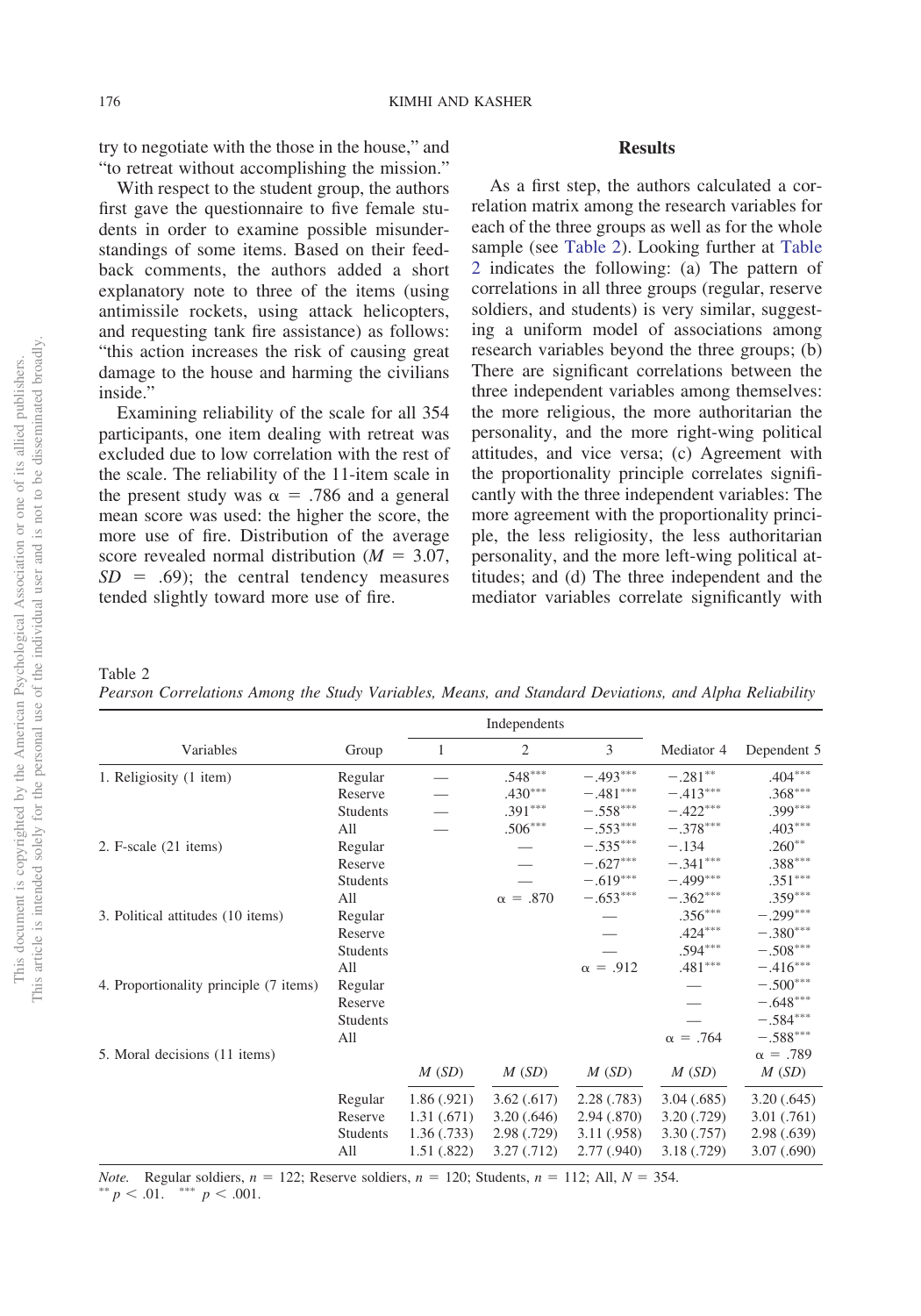the dependent variable: The more religious, more authoritarian personality, more right-wing political attitudes, the less agreement with the proportionality principle, the higher use of force in the moral decisions, and vice versa. These results fully support our first hypothesis. Our second hypothesis proposed that agreement with the proportionality principle, religiosity, authoritarian personality, and political attitudes would significantly predict moral decisions. Results mainly support this hypothesis: All four independent variables correlated significantly with moral decisions in accordance with the hypothesis: a higher level of agreement with proportionality, a lower level of religiosity and authoritarian personality, and more left-wing political attitudes significantly predicted lower use of force in the examined moral dilemma, and vice versa.

To examine our third hypothesis, which indicated that agreement with the proportionality principle will mediate the associations between the three independent variables and the dependent variable (moral decisions), we used structural equation modeling [\(Arbuckle, 2009\)](#page-12-21). The examined model (see [Figure 1\)](#page-8-0) includes (a) three observed variables as independent variables: religiosity, authoritarian personality, and political attitudes; (b) agreement with the proportionality principle as observed mediator variable; and (c) moral decisions as a latent dependent variable with two indicators: attack and retreat. The fit indices for this model proved to be good:  $\chi^2 = 8.309$ ,  $df = 3$ ,  $p = .40$ ; normal

fit index = .988; relative fit index = .938; comparative fit index = .992; *p* of close fit = .216; root mean square error of approxima- $\text{tion} = .071.$ 

Examining [Figure 1](#page-8-0) indicates the following: (a) three paths were *not* significant ( $p > .05$ ) political to moral decisions, authoritarian to proportionality principle, and authoritarian to moral decisions, but all other paths are significant  $(p < .01)$ ; (b) religiosity had significant direct effect on moral decision; (c) participants with more right-wing political attitudes and higher religiosity agreed less with the proportionality principle; (d) the proportionality principle is the best predictor of moral decision the more agreement with this principle means the less use of force; (e) the four predictors explain 84% of moral decision variance.

To assess the mediating effect of the proportionality principle, the authors conducted a bootstrapping analysis  $(n = 2,000)$  and calculated 95% confidence intervals for estimation of indirect effects (see [Table 3\)](#page-9-0). Bootstrapping is a nonparametric resampling procedure that generates an approximation of the sampling distribution from the available data set. The indirect effect of each independent variable was considered as significant if the 95% bootstrap confidence interval did not include a value of zero [\(Shrout & Bolger, 2002\)](#page-14-11). We concluded that agreement with the proportionality principle mediated between political attitudes, religiosity, and moral decision. These results mainly support the third hypothesis on the role of the



<span id="page-8-0"></span>*Figure 1.* Structural equation model with standardized estimates, political attitudes, authoritarian personality, religiosity, and proportional principle. All paths  $\geq 15$  are significant ( $p < .01$ ).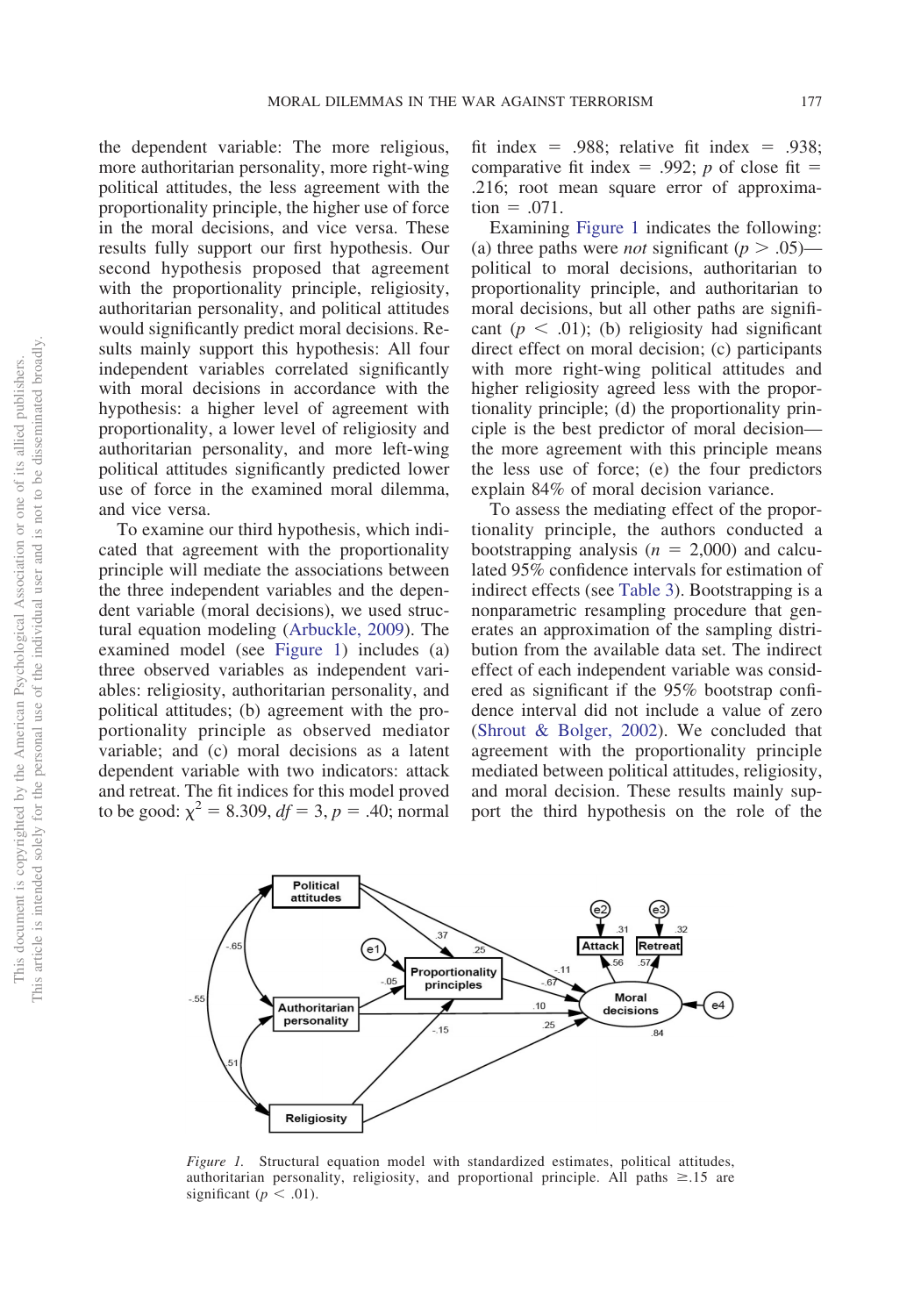<span id="page-9-0"></span>

| Table 3                                                          |
|------------------------------------------------------------------|
| Standard and Bootstrap Estimates and CIs for Mediation Effect of |
| <i>Proportionality Principle</i>                                 |

|                                                                                 |    |              | Effect (standardized) |              |                                                                                                      |
|---------------------------------------------------------------------------------|----|--------------|-----------------------|--------------|------------------------------------------------------------------------------------------------------|
| IV                                                                              | DV |              |                       |              | Direct Indirect Total Bootstrap 95% CI                                                               |
| Political attitudes<br>Authoritarian personality Moral decisions<br>Religiosity |    | .098<br>.245 | .031<br>.102          | .129<br>.347 | $-109 - 244 - 354 - 354^{\circ} - 152^{\circ}$<br>$-.055, .122$<br>$.028^{\rm a}$ . 192 <sup>a</sup> |

*Note.* CI = confidence interval; DV = dependent variable; IV = independent variable. <sup>a</sup> Numbers represent significant indirect effects (*p* < .01).

proportionality as a mediator between the dependent variables and moral decision.

Finally, the authors examined the two research questions: (a) possible differences on the research variable among the three groups of participants, and (b) gender differences in the student group. The authors used univariate analysis of variance to examine these questions. Results indicate the following (see [Table 4\)](#page-9-1): Regular soldiers reported a higher level of religiosity, higher authoritarianism, and more rightwing political attitudes compared with reserve soldiers and students. In addition, regular soldiers reported lower agreement with the proportionality principle and a higher level of use of force (moral decisions) compared with students. Overall, average moral decision  $(M = 3.18)$ ,  $SD = .73$ ) in all three groups tended toward greater use of fire, which means more risk of harming civilians; regular soldiers reported somewhat higher use of force compared with students. However, all the above differences indicate small to very small size effects.

Additionally, the authors examined two possible differences within the student group. First, whether there were gender differences in the student group regarding the main research variables was examined. Results indicated only one difference: Female students reported a higher level of authoritarianism compared with male students ( $p = .046$ ). No other significant differences were found between the two genders on religiosity, political attitudes, agreement with the proportionality principle, and moral decisions. Second, whether there were differences between the 12 students who did not serve in the army and the majority of students who served was examined. Results indicated only one difference: Those who did not serve reported a higher level of using force  $(M = 3.48, SD =$ .82) compared with those who served  $(M =$ 2.93,  $SD = .59$ ;  $t = 2.96$ ,  $p = .004$ ).

#### <span id="page-9-1"></span>Table 4

*Univariate Analyses (ANOVA) Comparing Three Groups on Religiosity, Authoritarianism, Political Attitudes, Agreement With Proportionality Principle, and Moral Decisions*

| Regular            | Reserve      | <b>Students</b>    | F(3, 430)  | $\eta^2$ |
|--------------------|--------------|--------------------|------------|----------|
| $M = 1.86^{\rm a}$ | $M = 1.31^b$ | $M = 1.36^b$       | $18.28***$ | .09      |
| $SD = .92$         | $SD = .67$   | $SD = .73$         |            |          |
| $M = 3.62^{\rm a}$ | $M = 3.20^b$ | $M = 2.99^b$       | $27.78***$ | .14      |
| $SD = .71$         | $SD = .62$   | $SD = .73$         |            |          |
| $M = 2.28^{\rm a}$ | $M = 2.94^b$ | $M = 3.11^b$       | $30.07***$ | .15      |
| $SD = .78$         | $SD = .87$   | $SD = .96$         |            |          |
| $M = 3.04^{\rm a}$ | $M = 3.20$   | $M = 3.30^b$       | $3.86*$    | .02      |
| $SD = .68$         | $SD = .73$   | $SD = .68$         |            |          |
| $M = 3.20^{\rm a}$ | $M = 3.01$   | $M = 2.98^{\rm b}$ | $3.62*$    | .02      |
| $SD = .64$         | $SD = .76$   | $SD = .64$         |            |          |
|                    |              |                    |            |          |

*Note*. Superscript letters represent significant differences between groups using post hoc Scheffe analysis.  $p < .05.$ <sup>\*\*\*</sup>  $p < .001.$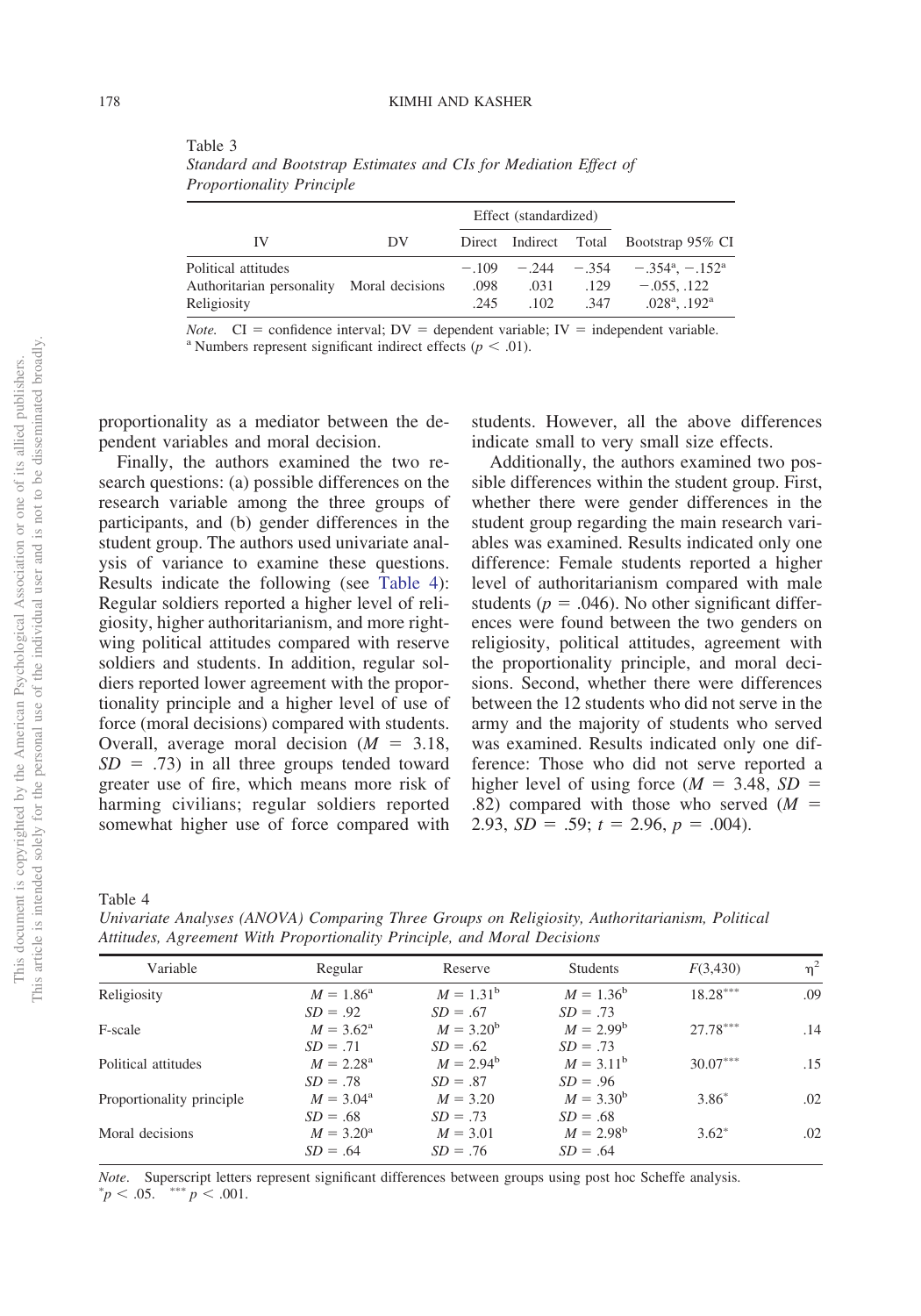#### **Discussion**

The most prominent result of this study is the central role of agreement with the proportionality principle: Results indicated that this agreement is the best predictor of moral decisions. Moreover, results indicated that if a person does not agree with proportionality, he opts for more use of fire rather than highly restrictive fire. Even more significantly, if that person agrees with proportionality, he is inclined to use less fire, assuming that immediate capture of the terrorist is not so important that it justifies causing collateral damage. It is important to note that the four independent variables together explain a very large degree (84%) of moral decision variance, and proportionality alone explains about 50% of moral decision variance. In other words, the mere willingness to make proportionality considerations predicts a person's moral decision to a large extent, as presented in this study.

One way to explain the central role of agreement with the proportionality principle is the use of cognitive processes and how people make decisions. Borrowing from the field of stress research, it is possible to claim that the proportionality principle serves as a cognitive appraisal [\(Lazarus & Folkman, 1984\)](#page-13-22). According to this model, the impact of negative events reflects not only the level of exposure to the event but also individual perceptions of the stressful events [\(Dandoy & Goldstein, 1990;](#page-12-22) [Folkman, Lazarus, Gruen, & DeLongis, 1986\)](#page-13-23), for example, cognitive appraisals mediated between gender and level of stress due to war experience [\(Kimhi, Eshel, Zysberg, & Hant](#page-13-24)[man, 2009\)](#page-13-24). Thus, it might be argued that the moral dilemma presented in our study posed a conflict and a stressful situation. Accordingly, level of agreement with the proportionality principle served as mediator between the three independent variables (religiosity, political attitudes, and authoritarian personality) and moral decision. This explanation needs further support in order to shed light on this important issue. Additionally, the results regarding agreement with the proportionality principle raise an important question: Would the proportionality principle be such an important predictor in resolving moral dilemmas in the war against terrorism among soldiers and civilians in other countries with different cultures? Because measuring agreement with the proportionality principle in the war against terrorism has been studied very little, more research is needed in order to support our suggested explanation.

Results indicated that participants' distribution of average moral decisions tended toward more use of fire, which also meant more risk of collateral damage. Recall that the principle of proportionality is part and parcel of current military ethics, and should be strictly observed by commanders and their troops. The extent to which subjects of this study do not adhere to it casts a significant shadow upon the assumption that under real circumstances they behave properly. These results corroborated our earlier study [\(Kimhi, 2014\)](#page-13-10), which examined the same moral decisions among regular and reserve combat soldiers. Moreover, the current study indicated that there were no significant differences among the three groups of participants and no gender differences (in the student group) regarding moral decisions with respect to the amount of force to be used. In other words, all participants in this study, beyond group (regular, reserve, and students) and gender (male or female students) did not differ regarding the use of force in the presented dilemma.

One way to explain these results is to claim that the tendency of the respondents in this study toward the use of much firepower is affected by the long and difficult history of terror in Israel in the last 10 years (e.g., [Meir Amit](#page-13-25) [Intelligence and Terrorism Information Center,](#page-13-25) [2012\)](#page-13-25), and especially suicide terror (e.g., [Kimhi](#page-13-26) [& Even, 2004\)](#page-13-26). Based on the above, the authors speculated that this background of terror attacks on Israeli citizens affected both soldiers and students. It may be suggested that the decisions of our respondents were based on intuitive thinking and were affected by this harsh background of terror attacks [\(Haidt, 2001;](#page-13-5) [Reynolds](#page-13-6) [& Ceranic, 2009;](#page-13-6) [Valdesolo & Desteno, 2006\)](#page-14-2). For example, after the latest Gaza War in 2014 (which took place after data collection of the current study), polls across Israel and Gaza found that both populations were more likely to support more militant parties and aggressive policies. In addition, a study has shown that posttraumatic stress disorder as a result of exposure to conflict increases threat perceptions and contributes to support for more militant policies [\(Canetti, Hirsch-Hoefler, & Eiran,](#page-12-23) [2014\)](#page-12-23).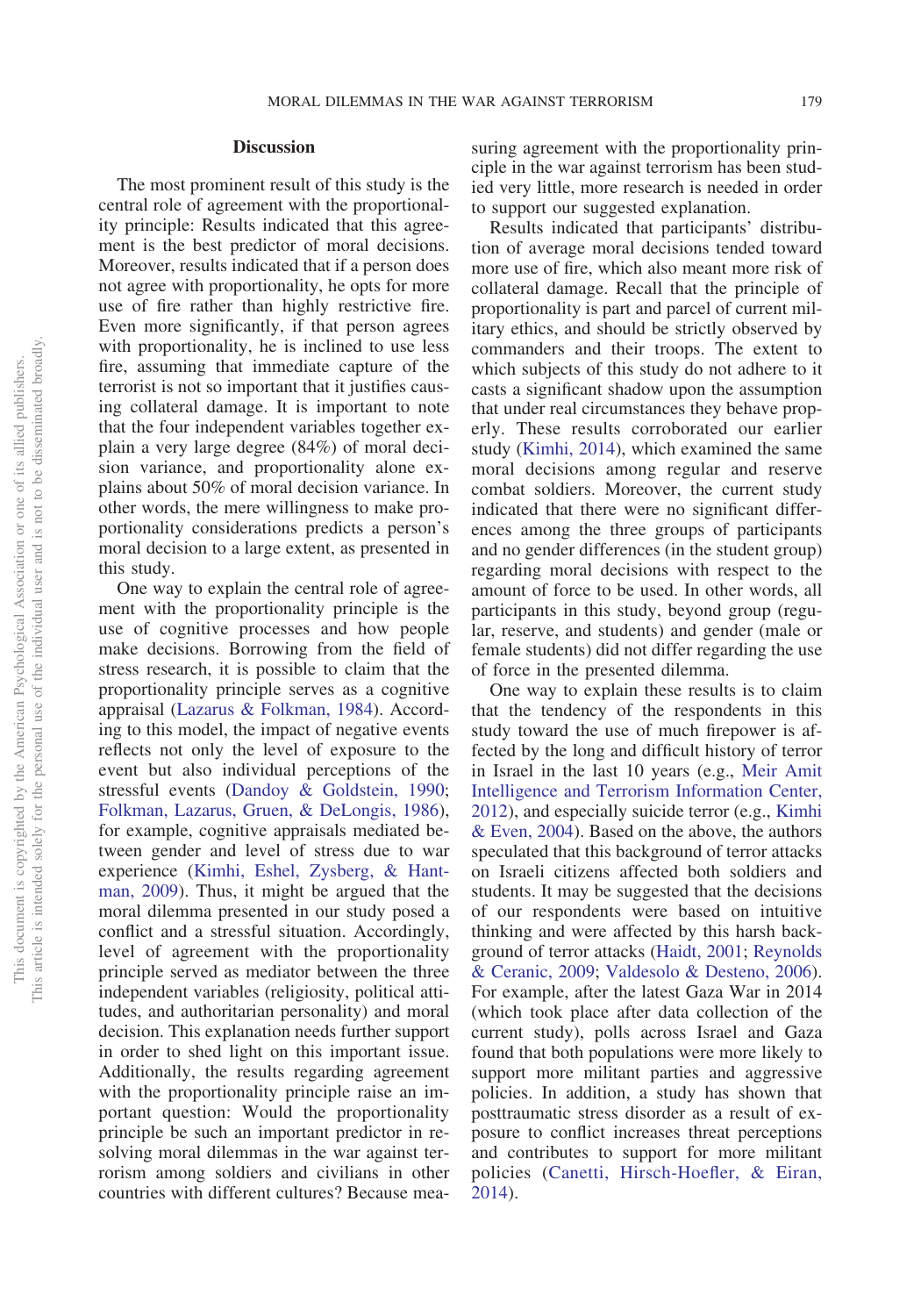An additional line of explanation should also be pursued on theoretical and experimental levels. It is unknown whether participants of this study had a deep understanding of the proportionality principle and were proficient in applying it. One may assume that their attitude toward the proportionality principle manifested a general attitude toward the very idea of restricting fire or warfare methods in general during engagement with terrorists. Assuming the principle of proportionality was understood by the subjects of the study as a significant restriction, they did not use it for their practical considerations, but rather ignored it, or mentioned it as a source of possible support of their restrictive intuitive inclinations. More studies of the attitudes toward proportionality, including knowledge and understanding of the principle, as well as experience and proficiency in its application, are crucially required.

Results also indicated that three independent variables correlated significantly among themselves, and each of them with moral decisions: the higher level of religiosity, more right-wing political attitudes, and a more authoritarian personality more leads to use of force solving the moral dilemma. These results corroborate other studies indicating significant associations between religiosity, political attitudes, and authoritarian personality (e.g., [Altemeyer, 1988,](#page-12-15) [1996;](#page-12-14) [Canetti-Nisim et al., 2009;](#page-12-7) [Feldman, 2003;](#page-13-11) [Jost](#page-13-12) [et al., 2003\)](#page-13-12). However, the medium to high correlations found in our study (ranging from .50 to .60) suggested that these three variables do not represent one construct, but rather different aspects of a person, associated with each other. Based on our study, as well as others, it also may be claimed that all three represent a general a conservative worldview. Interestingly, when all three of them together predict moral decisions, an authoritarian personality was not significant, whereas political attitudes and religiosity predicted significantly and similarly moral decisions.

# **Limitations, Future Contribution, and Possible Conclusions**

Like any research, the current study has its limitations. First, the sample in each of the three groups in this study is a convenience sample. There is a question as to the generalization of our results to the population of Israeli combat infantry soldiers, as well as soldiers from other armies (different cultures), those of different religions, and soldiers (and students) who were exposed much less to terrorism and war. Second, like some other studies examining moral dilemmas, the authors did not examine actual behavior, but rather soldiers' and students' reactions to a scenario that simulated a specific situation. Future studies should consider studying soldiers by using questionnaires and interviews a short time after completing a realistic task similar to that presented in this study in order to corroborate the present study results. Third, it is important to note that measuring agreement with the proportionality principle tool was developed specifically for this study and further validation is needed. Due to the many possible implications of agreement with the proportional principle in many war situations, it is important to develop and validate this scale so that it can be used to study different armies as well as various war situations. Fourth, the current study did not examine whether participants regarded the dilemma presented to them as involving a moral judgment. Future studies should examine to what degree participants perceived the presented scenario as a moral dilemma. Fifth, the current study is a correlational design study that indicates associations between research variables but does not allow causality conclusions. Further studies based on experimental designs using video game technology as the platform for the wargaming simulation are needed to support the current study results. Finally, future study can benefit from a pilot study examining which scenarios the participants consistently categorize as being of low, moderate, or high kinetic force.

Ideally, commanders make proportionality decisions based on professional knowledge and evaluation: They know what the mission they are expected to accomplish is. They act in consideration of the contribution of the accomplished mission to the end of the broader operation based on a professional evaluation of the expected collateral damage. Hence, ideally, agreement with the proportionality principle, as part of a commander's professional proficiency, should not correlate with religiosity, political views, or authoritarian personality. Consequently, further research should be carried out with professional commanders as subjects in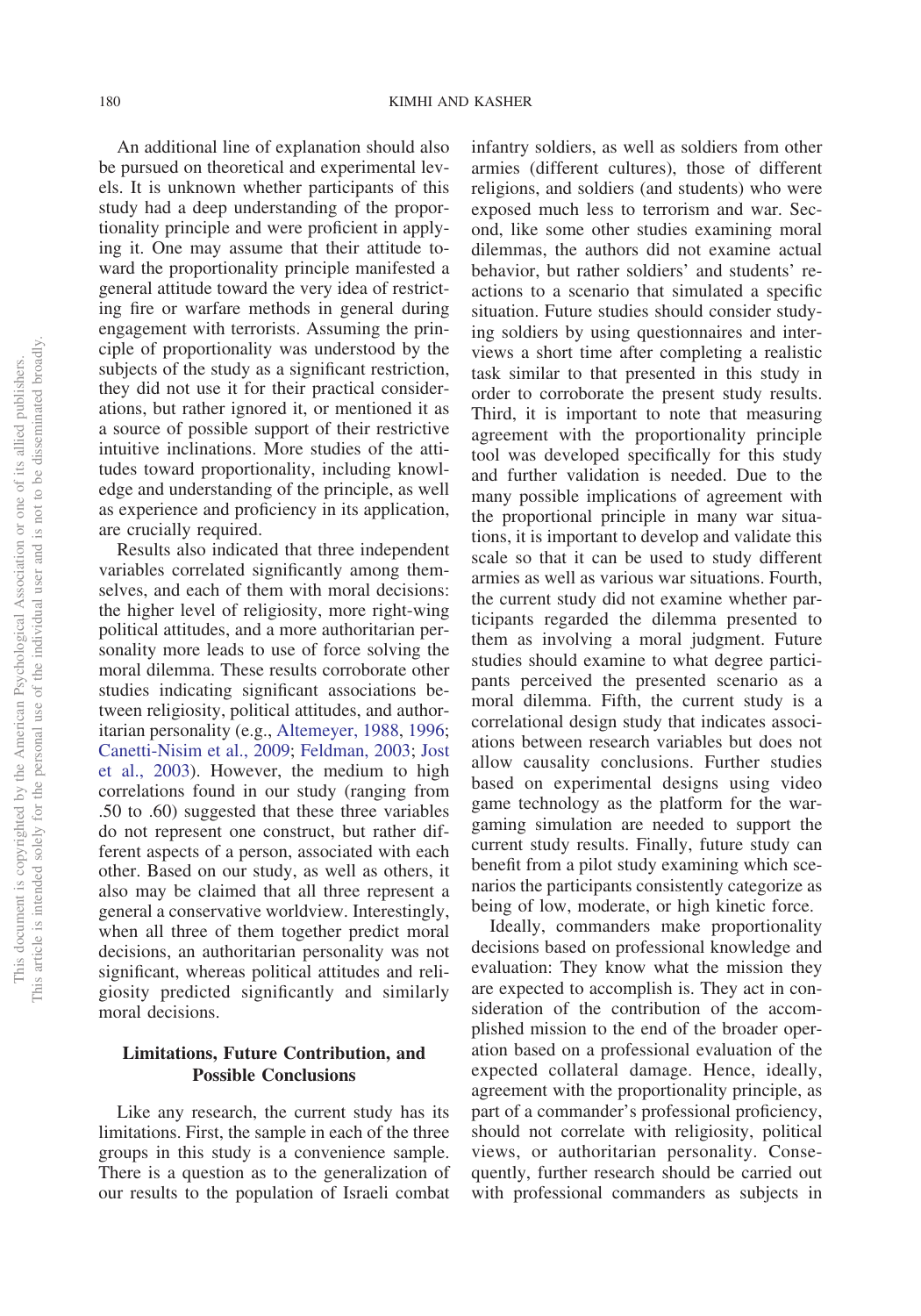order to find out whether purely professional proportionality considerations are possible.

#### **References**

- <span id="page-12-13"></span>Adorno, T. W., Frenkel-Brunswik, E., Levinson, D. J., & Sanford, R. N. (1950). *The authoritarian personality*. New York, NY: Harper and Row.
- <span id="page-12-18"></span>Akrami, N., & Ekehammar, B. (2006). Right-wing authoritarianism and social dominance orientation: Their roots in Big-Five personality factors and facets. *Journal of Individual Differences, 27,* 117– 126. [http://dx.doi.org/10.1027/1614-0001.27.3](http://dx.doi.org/10.1027/1614-0001.27.3.117) [.117](http://dx.doi.org/10.1027/1614-0001.27.3.117)
- <span id="page-12-19"></span>Akrami, N., Ekehammar, B., & Araya, T. (2000). Classical and modern racial prejudice: A study of attitudes toward immigrants in Sweden. *European Journal of Social Psychology, 30,* 521–532. [http://](http://dx.doi.org/10.1002/1099-0992%28200007/08%2930:4%3C521::AID-EJSP5%3E3.0.CO;2-N) [dx.doi.org/10.1002/1099-0992\(200007/08\)30:](http://dx.doi.org/10.1002/1099-0992%28200007/08%2930:4%3C521::AID-EJSP5%3E3.0.CO;2-N) 4<[521::AID-EJSP5](http://dx.doi.org/10.1002/1099-0992%28200007/08%2930:4%3C521::AID-EJSP5%3E3.0.CO;2-N)>3.0.CO;2-N
- <span id="page-12-15"></span>Altemeyer, B. (1988). *Enemies of freedom*. San Francisco, CA: Jossey-Bass Publishers.
- <span id="page-12-14"></span>Altemeyer, B. (1996). *The authoritarian specter*. Cambridge, MA: Harvard University Press.
- <span id="page-12-16"></span>Altemeyer, B. (1998). The other authoritarian personality. In L. Berkowitz (Ed.), *Advances in experimental social psychology* (pp. 47–92). Orlando, FL: Academic Press.
- <span id="page-12-3"></span>Aquino, K., Freeman, D., Reed, A., II, Lim, V. K. G., & Felps, W. (2009). Testing a social-cognitive model of moral behavior: The interactive influence of situations and moral identity centrality. *Journal of Personality and Social Psychology, 97,* 123– 141. <http://dx.doi.org/10.1037/a0015406>
- <span id="page-12-21"></span>Arbuckle, J. L. (2009). *Amos 19*. Crawfordville, FL: Amos Development Corporation.
- <span id="page-12-5"></span>Bartels, D. M. (2008). Principled moral sentiment and the flexibility of moral judgment and decision making. *Cognition, 108,* 381–417. [http://dx.doi](http://dx.doi.org/10.1016/j.cognition.2008.03.001) [.org/10.1016/j.cognition.2008.03.001](http://dx.doi.org/10.1016/j.cognition.2008.03.001)
- <span id="page-12-6"></span>Beauchamp, T. L. (2001). *Philosophical ethics: An introduction to moral philosophy*. Boston, MA: McGraw-Hill.
- <span id="page-12-1"></span>Brighouse, H., & Fleurbaey, M. (2010). Democracy and proportionality. *Journal of Political Philosophy, 18,* 137–155. [http://dx.doi.org/10.1111/j](http://dx.doi.org/10.1111/j.1467-9760.2008.00316.x) [.1467-9760.2008.00316.x](http://dx.doi.org/10.1111/j.1467-9760.2008.00316.x)
- <span id="page-12-2"></span>Broeders, R., van den Bos, K., Müller, P. A., & Ham, J. (2011). Should I save or should I not kill? How people solve moral dilemmas depends on which rule is most accessible. *Journal of Experimental Social Psychology, 47,* 923–934. (Corrigendum published 2013, *Journal of Experimental Social Psychology, 49,* p. 1215) [http://dx.doi.org/](http://dx.doi.org/10.1016/j.jesp.2011.03.018) [10.1016/j.jesp.2011.03.018](http://dx.doi.org/10.1016/j.jesp.2011.03.018)
- <span id="page-12-0"></span>Brooks, T. (Ed.), (2012). *Just war theory*. Leiden, Netherlands: Brill.
- <span id="page-12-20"></span>Canetti, D., Halperin, E., Hobfoll, S. E., Shapira, O., & Hirsch-Hoefler, S. (2009). Authoritarianism, perceived threat and exclusionism on the eve of the Disengagement: Evidence from Gaza. *International Journal of Intercultural Relations, 33,* 463– 474. [http://dx.doi.org/10.1016/j.ijintrel.2008.12](http://dx.doi.org/10.1016/j.ijintrel.2008.12.007) [.007](http://dx.doi.org/10.1016/j.ijintrel.2008.12.007)
- <span id="page-12-23"></span>Canetti, D., Hirsch-Hoefler, S., & Eiran, E. (2014). Suffer the children: The psychology of the Israel-Palestinian conflict. *Foreign Affairs*. Retrieved from [http://www.foreignaffairs.com/](http://www.foreignaffairs.com/articles/142177/daphna-canetti-sivan-hirsch-hoefler-and-ehud-eiran/suffer-the-children) [articles/142177/daphna-canetti-sivan-hirsch](http://www.foreignaffairs.com/articles/142177/daphna-canetti-sivan-hirsch-hoefler-and-ehud-eiran/suffer-the-children)[hoefler-and-ehud-eiran/suffer-the-children](http://www.foreignaffairs.com/articles/142177/daphna-canetti-sivan-hirsch-hoefler-and-ehud-eiran/suffer-the-children)
- <span id="page-12-9"></span>Canetti-Nisim, D. (2004). The effect of religiosity on endorsement of democratic values: The mediating influence of authoritarianism. *Political Behavior, 26,* 377–398. [http://dx.doi.org/10.1007/s11109-](http://dx.doi.org/10.1007/s11109-004-0901-3) [004-0901-3](http://dx.doi.org/10.1007/s11109-004-0901-3)
- <span id="page-12-7"></span>Canetti-Nisim, D., Halperin, E., Sharvit, K., & Hobfoll, S. E. (2009). A new stress-based model of political extremism: Personal exposure to terrorism, psychological distress, and exclusionist political attitudes. *Journal of Conflict Resolution, 53,* 363–389. [http://dx.doi.org/10.1177/](http://dx.doi.org/10.1177/0022002709333296) [0022002709333296](http://dx.doi.org/10.1177/0022002709333296)
- <span id="page-12-10"></span>Canetti-Nisim, D., & Pedahzur, A. (2003). Contributory factors to political xenophobia in a multicultural society: The case of Israel. *International Journal of Intercultural Relations, 27,* 307–333. [http://dx.doi.org/10.1016/S0147-1767\(03\)00014-2](http://dx.doi.org/10.1016/S0147-1767%2803%2900014-2)
- <span id="page-12-11"></span>Chong, D., & Marshall, A. (1999). When morality and economics collide (or not) in a Texas community. *Political Behavior, 21,* 91–121. [http://dx.doi](http://dx.doi.org/10.1023/A:1022092015871) [.org/10.1023/A:1022092015871](http://dx.doi.org/10.1023/A:1022092015871)
- <span id="page-12-22"></span>Dandoy, A. C., & Goldstein, A. G. (1990). The use of cognitive appraisal to reduce stress reactions: A replication. *Journal of Social Behavior & Personality, 5,* 275–285.
- <span id="page-12-4"></span>Detert, J. R., Treviño, L. K., & Sweitzer, V. L. (2008). Moral disengagement in ethical decision making: A study of antecedents and outcomes. *Journal of Applied Psychology, 93,* 374–391. <http://dx.doi.org/10.1037/0021-9010.93.2.374>
- <span id="page-12-8"></span>Duriez, B., Luyten, P., Snauwaert, B., & Hutsebaut, D. (2002). The importance of religiosity and values in predicting political attitudes: Evidence for the continuing importance of religiosity in Flanders (Belgium). *Mental Health, Religion & Culture, 5,* 35–54. [http://dx.doi.org/10.1080/](http://dx.doi.org/10.1080/13674670110066831) [13674670110066831](http://dx.doi.org/10.1080/13674670110066831)
- <span id="page-12-17"></span>Ekehammar, B., Akrami, N., Gylje, M., & Zakrisson, I. (2004). What matters most to prejudice: Big five personality, social dominance orientation, or rightwing authoritarianism? *European Journal of Personality, 18,* 463–482. [http://dx.doi.org/10.1002/](http://dx.doi.org/10.1002/per.526) [per.526](http://dx.doi.org/10.1002/per.526)
- <span id="page-12-12"></span>Emler, N., & Stace, K. (1999). What does principled versus conventional moral reasoning con-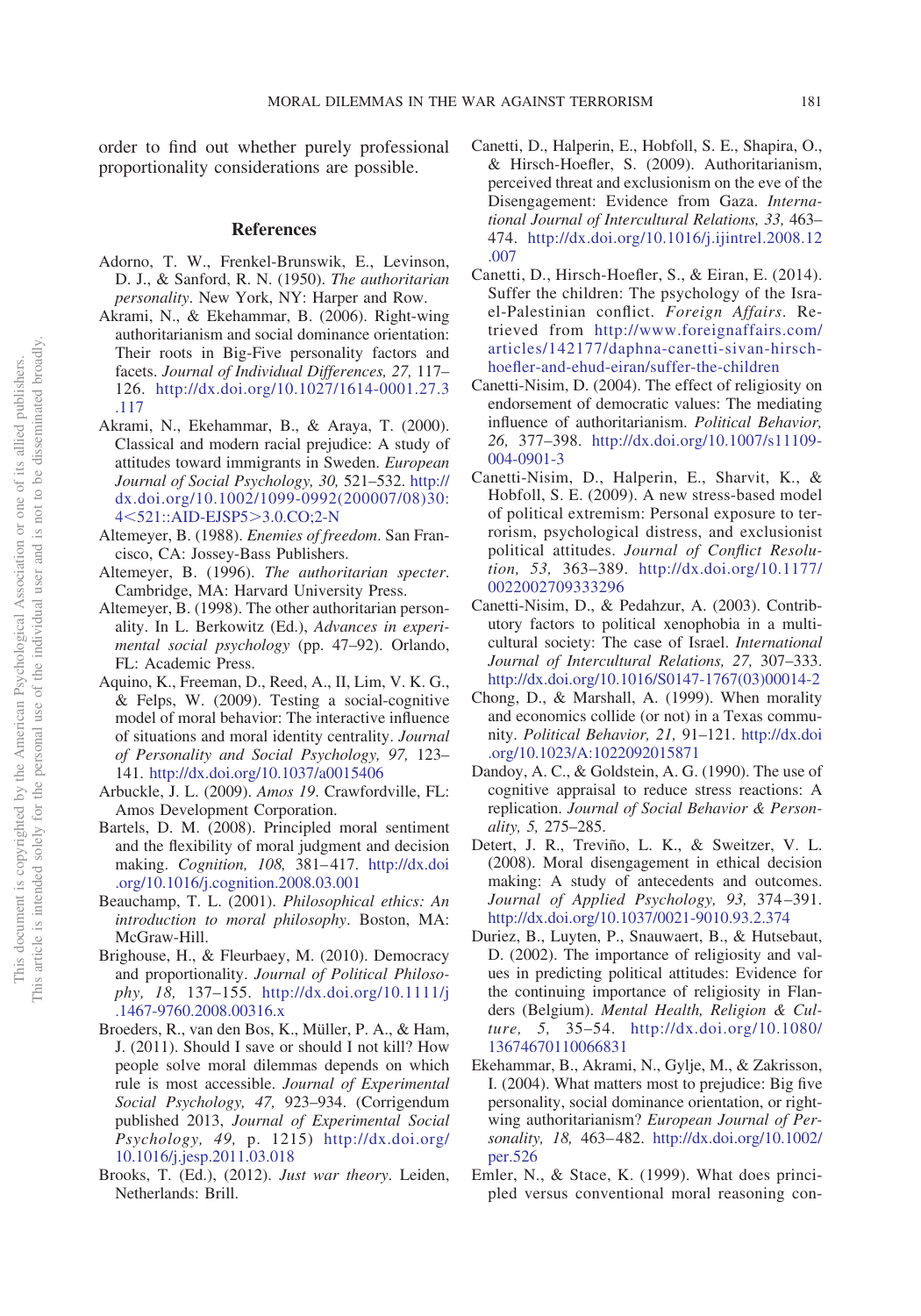vey to others about the politics and psychology of the reasoner? *European Journal of Social Psychology, 29,* 455–468. [http://dx.doi.org/](http://dx.doi.org/10.1002/%28SICI%291099-0992%28199906%2929:4%3C455::AID-EJSP937%3E3.0.CO;2-1) [10.1002/\(SICI\)1099-0992\(199906\)29:4](http://dx.doi.org/10.1002/%28SICI%291099-0992%28199906%2929:4%3C455::AID-EJSP937%3E3.0.CO;2-1)<455:: [AID-EJSP937](http://dx.doi.org/10.1002/%28SICI%291099-0992%28199906%2929:4%3C455::AID-EJSP937%3E3.0.CO;2-1)>3.0.CO;2-1

- <span id="page-13-11"></span>Feldman, S. (2003). Enforcing social conformity. *Political Psychology, 24,* 41–74. [http://dx.doi.org/](http://dx.doi.org/10.1111/0162-895X.00316) [10.1111/0162-895X.00316](http://dx.doi.org/10.1111/0162-895X.00316)
- <span id="page-13-23"></span>Folkman, S., Lazarus, R. S., Gruen, R. J., & DeLongis, A. (1986). Appraisal, coping, health status, and psychological symptoms. *Journal of Personality and Social Psychology, 50,* 571–579. [http://](http://dx.doi.org/10.1037/0022-3514.50.3.571) [dx.doi.org/10.1037/0022-3514.50.3.571](http://dx.doi.org/10.1037/0022-3514.50.3.571)
- <span id="page-13-7"></span>Greene, J., & Haidt, J. (2002). How (and where) does moral judgment work? *Trends in Cognitive Sciences, 6,* 517–523. [http://dx.doi.org/10.1016/](http://dx.doi.org/10.1016/S1364-6613%2802%2902011-9) [S1364-6613\(02\)02011-9](http://dx.doi.org/10.1016/S1364-6613%2802%2902011-9)
- <span id="page-13-5"></span>Haidt, J. (2001). The emotional dog and its rational tail: A social intuitionist approach to moral judgment. *Psychological Review, 108,* 814–834. [http://](http://dx.doi.org/10.1037/0033-295X.108.4.814) [dx.doi.org/10.1037/0033-295X.108.4.814](http://dx.doi.org/10.1037/0033-295X.108.4.814)
- <span id="page-13-14"></span>Halperin, E., Canetti, D., Hobfoll, S. E., & Johnson, R. J. (2009). Terror, resource gains and exclusionist political attitudes among new immigrants and veteran Israelis. *Journal of Ethnic and Migration Studies, 35,* 997–1014. [http://dx.doi.org/10.1080/](http://dx.doi.org/10.1080/13691830902957759) [13691830902957759](http://dx.doi.org/10.1080/13691830902957759)
- <span id="page-13-19"></span>Handcock, M. S., & Gile, K. J. (2011). *On the concept of snowball sampling*. Retrieved from [http://](http://arxiv.org/pdf/1108.0301.pdf) [arxiv.org/pdf/1108.0301.pdf](http://arxiv.org/pdf/1108.0301.pdf)
- <span id="page-13-2"></span>Hurka, T. (2005). Proportionality in the morality of war. *Philosophy & Public Affairs, 33,* 34–66. [http://dx.doi.org/10.1111/j.1088-4963.2005](http://dx.doi.org/10.1111/j.1088-4963.2005.00024.x) [.00024.x](http://dx.doi.org/10.1111/j.1088-4963.2005.00024.x)
- <span id="page-13-9"></span>Israel Defense Forces. (2012). *IDF ethics*. Retrieved from [http://dover.idf.il/IDF/English/about/](http://dover.idf.il/IDF/English/about/doctrine/ethics.htm) [doctrine/ethics.htm](http://dover.idf.il/IDF/English/about/doctrine/ethics.htm)
- <span id="page-13-13"></span>James, W. (1958). *The varieties of religious experience*. New York, NY: New American Library. (Original work published 1902)
- <span id="page-13-12"></span>Jost, J. T., Glaser, J., Kruglanski, A. W., & Sulloway, F. J. (2003). Political conservatism as motivated social cognition. *Psychological Bulletin, 129,* 339–375. [http://dx.doi.org/10.1037/0033-2909](http://dx.doi.org/10.1037/0033-2909.129.3.339) [.129.3.339](http://dx.doi.org/10.1037/0033-2909.129.3.339)
- <span id="page-13-0"></span>Kamm, F. M. (2005). Terror and collateral damage: Are they permissible? *The Journal of Ethics, 9,* 381–401. [http://dx.doi.org/10.1007/s10892-005-](http://dx.doi.org/10.1007/s10892-005-3515-z) [3515-z](http://dx.doi.org/10.1007/s10892-005-3515-z)
- <span id="page-13-1"></span>Kasher, A., & Yadlin, A. (2005). Military ethics of fighting terror: An Israeli perspective. *Journal of Military Ethics, 4,* 3–32. [http://dx.doi.org/10.1080/](http://dx.doi.org/10.1080/15027570510014642) [15027570510014642](http://dx.doi.org/10.1080/15027570510014642)
- <span id="page-13-10"></span>Kimhi, S. (2014). Moral dilemma in the war against terror: Political attitudes and regular versus reserve military service. *Ethics & Behavior, 24,* 1–15. <http://dx.doi.org/10.1080/10508422.2013.818919>
- <span id="page-13-24"></span>Kimhi, S., Eshel, Y., Zysberg, L., & Hantman, S. (2009). Getting a life: Gender differences in postwar recovery. *Sex Roles, 61,* 554–565. [http://dx](http://dx.doi.org/10.1007/s11199-009-9660-2) [.doi.org/10.1007/s11199-009-9660-2](http://dx.doi.org/10.1007/s11199-009-9660-2)
- <span id="page-13-26"></span>Kimhi, S., & Even, S. (2004). Who are the Palestinian suicide bombers? *Terrorism and Political Violence, 16,* 815–840. [http://dx.doi.org/10.1080/](http://dx.doi.org/10.1080/095465590899740) [095465590899740](http://dx.doi.org/10.1080/095465590899740)
- <span id="page-13-15"></span>Kimhi, S., & Sagy, S. (2008). Moral justification and feelings of adjustment to military law-enforcement situation: The case of Israeli soldiers serving at army roadblocks. *Mind & Society, 7,* 177–191. <http://dx.doi.org/10.1007/s11299-008-0051-0>
- <span id="page-13-4"></span>Lammers, J., & Stapel, D. A. (2009). How power influences moral thinking. *Journal of Personality and Social Psychology, 97,* 279–289. [http://dx.doi](http://dx.doi.org/10.1037/a0015437) [.org/10.1037/a0015437](http://dx.doi.org/10.1037/a0015437)
- <span id="page-13-22"></span>Lazarus, R. S., & Folkman, S. (1984). *Stress, appraisal and coping*. New York, NY: Springer.
- <span id="page-13-17"></span>Martin, J. L. (2001). The authoritarian personality, 50 years later: What lessons are there for political psychology? *Political Psychology, 22,* 1–26. <http://dx.doi.org/10.1111/0162-895X.00223>
- <span id="page-13-3"></span>May, L. (2008). War crimes and just war. *Journal of Military Ethics, 7,* 317–319. [http://dx.doi.org/](http://dx.doi.org/10.1080/15027570802510197) [10.1080/15027570802510197](http://dx.doi.org/10.1080/15027570802510197)
- <span id="page-13-8"></span>Mazar, N., Amir, O., & Ariely, D. (2008). The dishonesty of honest people: A theory of self-concept maintenance. *Journal of Marketing Research, 45,* 633–644. <http://dx.doi.org/10.1509/jmkr.45.6.633>
- <span id="page-13-18"></span>McCann, S. J. H. (2008). Societal threat, authoritarianism, conservatism, and U.S. state death penalty sentencing (1977–2004). *Journal of Personality and Social Psychology, 94,* 913–923. [http://dx.doi](http://dx.doi.org/10.1037/0022-3514.94.5.913) [.org/10.1037/0022-3514.94.5.913](http://dx.doi.org/10.1037/0022-3514.94.5.913)
- <span id="page-13-16"></span>McFarland, S. G. (2000). Authoritarianism and the development of democratic consciousness in Russia. In S. C. Rippl, C. Seipl, & A. Kindervater (Eds.), *Controversies and approaches in authoritarianism research today* (pp. 173–197). Opladen, Germany: Leske Bundrich.
- <span id="page-13-25"></span>Meir Amit Intelligence and Terrorism Information Center. (2012). Retrieved from [http://www](http://www.terrorism-info.org.il) [.terrorism-info.org.il](http://www.terrorism-info.org.il)
- <span id="page-13-20"></span>Qualtrics. (2013). *Qualtrics, Provo, UT* [Software website]. Retrieved from [http://www.qualtrics](http://www.qualtrics.com) [.com](http://www.qualtrics.com)
- <span id="page-13-6"></span>Reynolds, S. J., & Ceranic, T. L. (2009). On the causes and conditions of moral behavior: Why is this all we know? In D. D. Cremer (Ed.), *Psychological perspectives on ethical behavior and decision making* (pp. 17–33). Charlotte, NC: Information Age Publishing.
- <span id="page-13-21"></span>Rubinstein, G. (2003). Authoritarianism and its relation to creativity: A comparative study among students of design, behavioral sciences and law. *Personality and Individual Differences, 34,* 695–705. [http://dx.doi.org/10.1016/S0191-8869\(02\)00055-7](http://dx.doi.org/10.1016/S0191-8869%2802%2900055-7)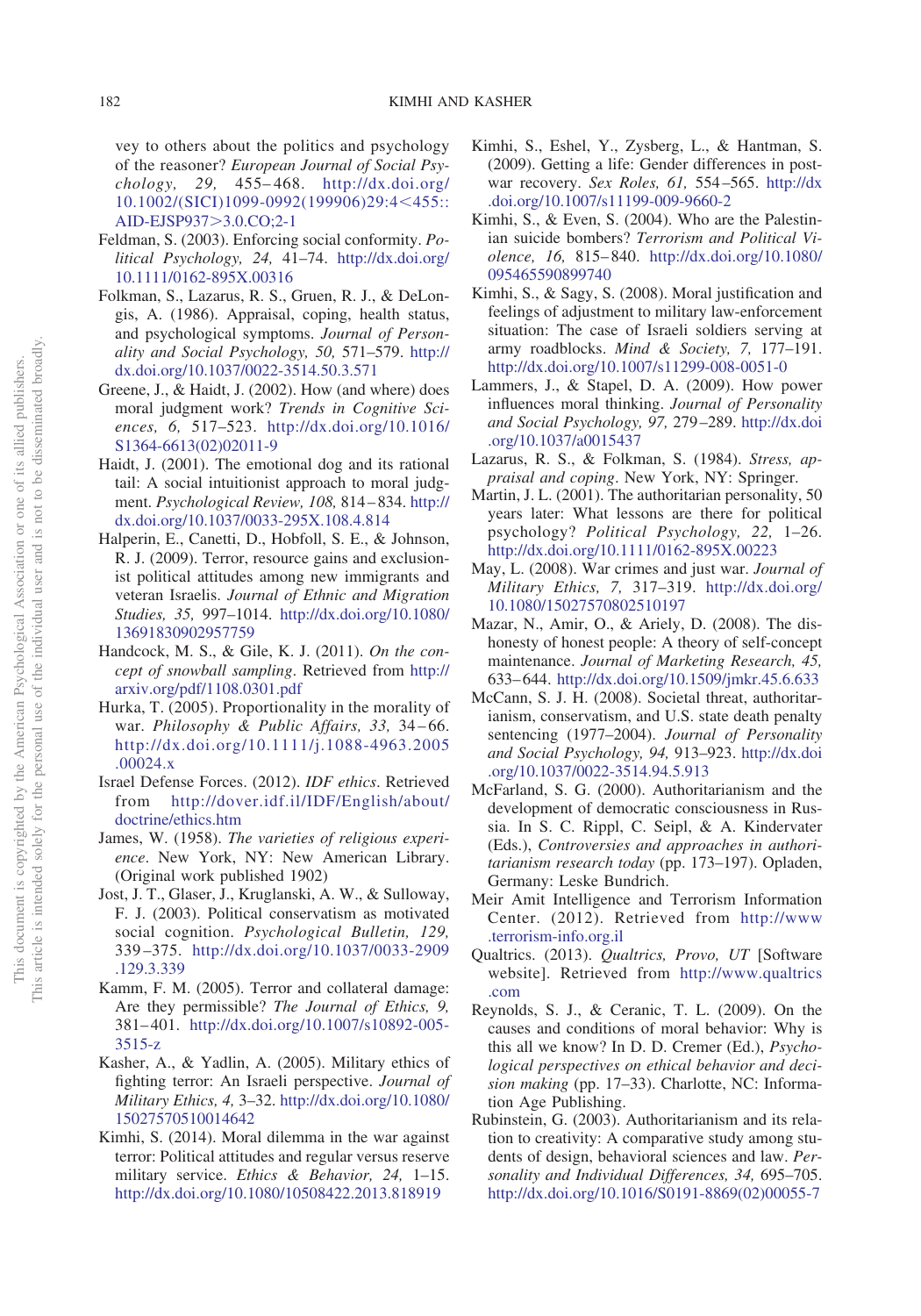- <span id="page-14-7"></span>Schoenekase, D. P. (2004). Targeting decisions regarding human shields. *Military Review, 84,* 26–31.
- <span id="page-14-9"></span>Schwartz, S. H., & Huismans, S. (1995). Value priorities and religiosity in four Western religions. *Social Psychology Quarterly, 58,* 88–107. [http://](http://dx.doi.org/10.2307/2787148) [dx.doi.org/10.2307/2787148](http://dx.doi.org/10.2307/2787148)
- <span id="page-14-4"></span>Seiler, S., Fischer, A., & Ooi, Y. P. (2010). An interactional dual-process model of moral decision making to guide military training. *Military Psychology, 22,* 490–509. [http://dx.doi.org/10.1080/](http://dx.doi.org/10.1080/08995605.2010.513270) [08995605.2010.513270](http://dx.doi.org/10.1080/08995605.2010.513270)
- <span id="page-14-1"></span>Shapiro, J. P., & Gross, S. J. (2013). *Ethical educational leadership in turbulent times* (2nd ed.). New York, NY: Routledge.
- <span id="page-14-5"></span>Shenhav, A., & Greene, J. D. (2010). Moral judgments recruit domain-general valuation mechanisms to integrate representations of probability and magnitude. *Neuron, 67,* 667–677. [http://dx.doi](http://dx.doi.org/10.1016/j.neuron.2010.07.020) [.org/10.1016/j.neuron.2010.07.020](http://dx.doi.org/10.1016/j.neuron.2010.07.020)
- <span id="page-14-11"></span>Shrout, P. E., & Bolger, N. (2002). Mediation in experimental and nonexperimental studies: New procedures and recommendations. *Psychological Methods, 7,* 422–445. [http://dx.doi.org/10.1037/](http://dx.doi.org/10.1037/1082-989X.7.4.422) [1082-989X.7.4.422](http://dx.doi.org/10.1037/1082-989X.7.4.422)
- <span id="page-14-0"></span>Solis, G. D. (2010). *The law of armed conflict: International humanitarian law in war*. Cambridge,

UK: Cambridge University Press. [http://dx.doi](http://dx.doi.org/10.1017/CBO9780511757839) [.org/10.1017/CBO9780511757839](http://dx.doi.org/10.1017/CBO9780511757839)

- <span id="page-14-3"></span>Starcke, K., Polzer, C., Wolf, O. T., & Brand, M. (2011). Does stress alter everyday moral decisionmaking? *Psychoneuroendocrinology, 36,* 210– 219. [http://dx.doi.org/10.1016/j.psyneuen.2010.07](http://dx.doi.org/10.1016/j.psyneuen.2010.07.010) [.010](http://dx.doi.org/10.1016/j.psyneuen.2010.07.010)
- <span id="page-14-8"></span>Sullivan, J. L., & Transue, J. E. (1999). The psychological underpinnings of democracy: A selective review of research on political tolerance, interpersonal trust, and social capital. *Annual Review of Psychology, 50,* 625–650. [http://dx.doi.org/](http://dx.doi.org/10.1146/annurev.psych.50.1.625) [10.1146/annurev.psych.50.1.625](http://dx.doi.org/10.1146/annurev.psych.50.1.625)
- <span id="page-14-2"></span>Valdesolo, P., & DeSteno, D. (2006). Manipulations of emotional context shape moral judgment. *Psychological Science, 17,* 476–477. [http://dx.doi](http://dx.doi.org/10.1111/j.1467-9280.2006.01731.x) [.org/10.1111/j.1467-9280.2006.01731.x](http://dx.doi.org/10.1111/j.1467-9280.2006.01731.x)
- <span id="page-14-10"></span>Wald, K. D., & Martinez, M. D. (2001). Jewish religiosity and political attitudes in the United States and Israel. *Political Behavior, 23,* 377–397. <http://dx.doi.org/10.1023/A:1015465523437>
- <span id="page-14-6"></span>Walker, L. J., & Frimer, J. A. (2007). Moral personality of brave and caring exemplars. *Journal of Personality and Social Psychology, 93,* 845–860. <http://dx.doi.org/10.1037/0022-3514.93.5.845>

(*Appendix follows*)